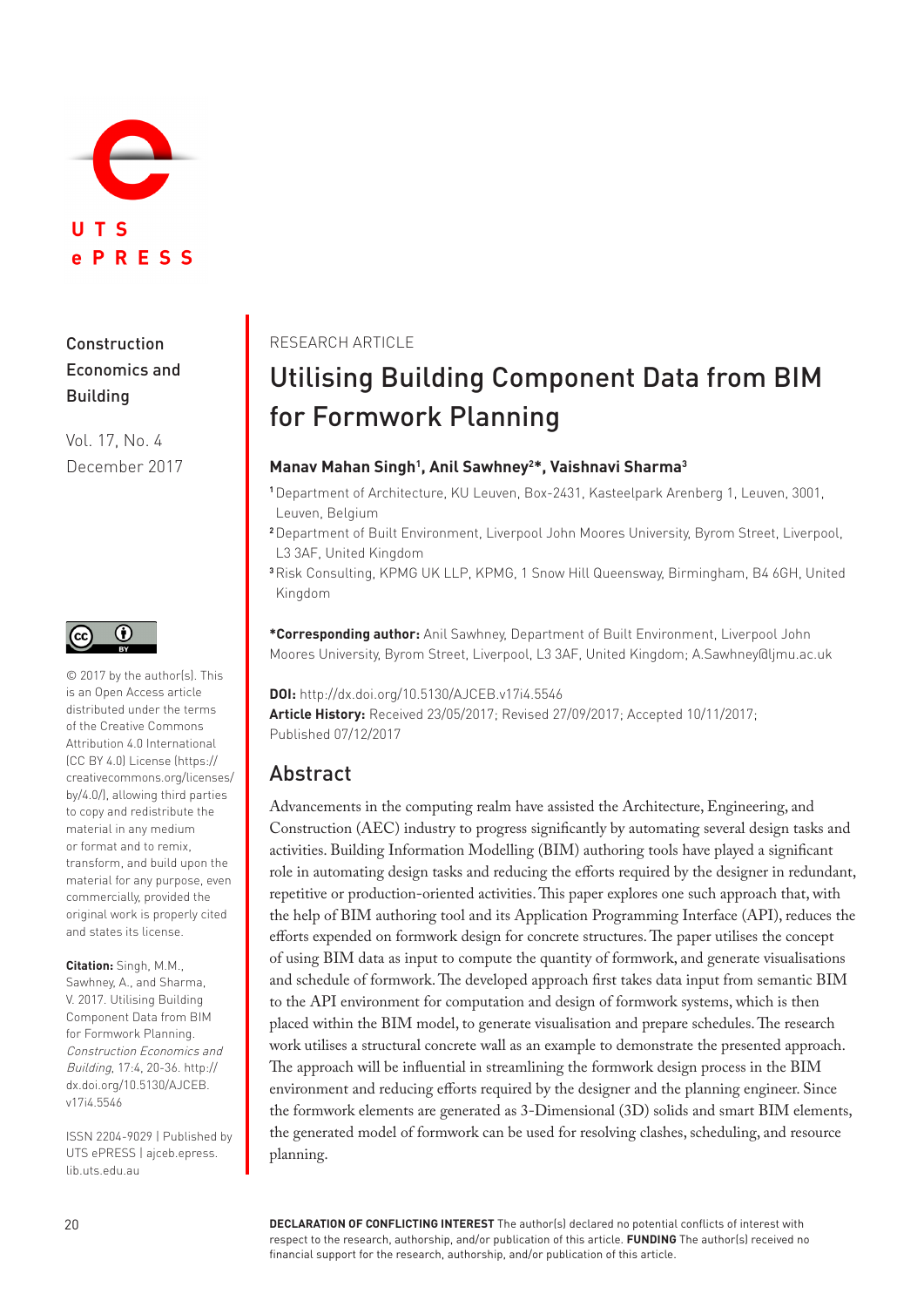

### Keywords

**Formwork Design, BIM, Parametric Modelling, Design Automation, Formwork Visualisation.**

### Introduction

The design process in Building Information Modelling (BIM) environment generates useful and informative data which can be used for several downstream activities such as analysis of alternatives (Langroodi and Staub-French, [2012\)](#page-14-0) and virtual construction (Popov et al., [2010](#page-15-0)). Previously research has been carried out to use BIM data for energy analysis (Ahn et al., 2014; Tse, Wong and Wong, 2005), structural analysis (Cavieres, Gentry and Al-Haddad, [2011;](#page-12-0) Lopez, [2011](#page-14-1)), sustainability analysis (Azhar et al., 2011; Jalaei and Jrade, [2015;](#page-13-0) Wu and Issa, 2012), facility management (Kang and Choi, [2015](#page-13-1); Lin, Su and Chen, [2014;](#page-14-2) Becerik-Gerber et al., 2012) and many similar activities (Yalcinkaya and Singh, 2015). The use of BIM data reduces the efforts to remodel data in an analysis application, while significantly reducing errors and coordination issues (Sawhney and Maheswari, [2013\)](#page-15-1). The BIM data can also be used for automating design evaluation and code compliance checks (BCA, [2013](#page-12-1); Sanguinetti et al., [2012](#page-15-2); Cheng and Das, 2014; Sinha et al., [2013\)](#page-16-0). Approaches have been developed to perform rule checking for acoustical design (Pauwels et al., [2011](#page-15-3)) and many more performance evaluation activities. The latest trends in the domain include the use of BIM data for automating construction tasks such as site planning (Kumar and Cheng, [2015](#page-14-3); Kannan and Santhi, [2013\)](#page-13-2) and preparing a layout for construction safety (Zhang et al., 2013; Azhar and Behringer, 2013; Ding, Zhou and Akinci, [2014\)](#page-12-2). Moreover, BIM authoring tools can also be used for generation of design alternatives based on available constraints (Abrishami et al., 2014). The BIM authoring tools have the potential to advance the Architecture, Engineering and Construction (AEC) industry by automating redundant and repetitive design tasks and calculations. These approaches allow designers to expend more efforts on decision-making tasks (Sawhney, [2014\)](#page-15-4).

Formwork design and planning is a crucial activity for the construction of concrete structures (Kannan and Santhi, [2013\)](#page-13-2). The cost of temporary construction accounts for a major component of concrete work (Smith and Hanna, [1993\)](#page-16-1) on construction sites. The calculation of formwork is mostly done on lump-sum basis either based on the built-up area of the building or surface area of concrete works (Building How, [2015](#page-12-3)). It requires tedious efforts to design the formwork and document it, in order to convey the design intent. In addition, the process requires information on cast in-situ concrete elements, such as dimensions of structural elements, the material used and connections between them (Hanna, Willenbrock and Sanvido, [1992\)](#page-13-3), which can be modelled in the BIM environment during the design process. The automation of formwork design and preparation of formwork three-dimensional (3D) model and quantity schedule of formwork elements (Tah and Price, [1991\)](#page-16-2) can facilitate construction planning process using BIM data. In addition, it will reduce the errors and inconsistencies in formwork design by reusing the already modelled data in the BIM environment.

The proposed framework in this research paper demonstrates how BIM data can be used to calculate the quantity of formwork, with further extension to visualisation and preparation of quantity schedule of formwork elements. Research activities in the domain of BIM are evolving, and the focus is shifting from adoption, standardization, perceived benefits, and similar broader issues to concentrated topics of design, collaboration, interoperability, and downstream use of BIM (Zhao, 2017; Santos, Costa and Grilo, [2017](#page-15-5); Yalcinkaya and Singh,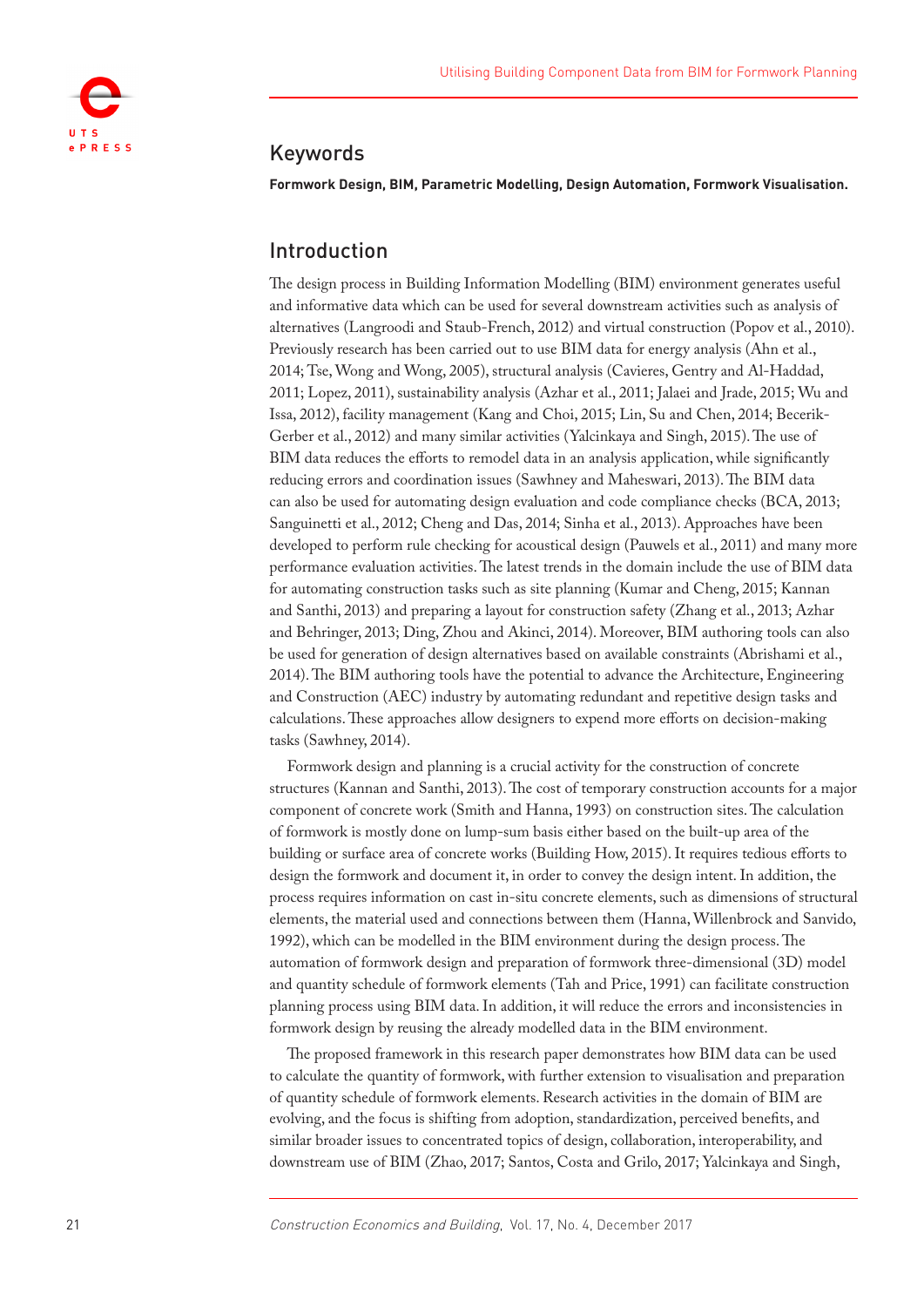

2015). Motivated by this research trend, the proposed framework will be influential in increasing attention to the use of BIM data for construction planning activities.

# Context setting

The essence of BIM process and its authoring tools is to provide a specialised platform for generating information about building components that can be stored, reused, exchanged and shared for production-oriented repetitive tasks such as documentation, visualisation and quantification (Vanlande, Nicolle and Cruz, 2008; Monteiro and Poças Martins, 2013). The BIM authoring tools generate the data of building elements not only in the form of 3D solid objects but also associate useful semantic information with it (Goes and Santos, 2011). The objectoriented nature of BIM and its ability to capture information beyond 3D geometry makes it a unique facilitator for utilising the same information for downstream activities (Borrmann and Rank, 2010). The re-use of BIM data for downstream analysis and design activities – such as structural analysis (Shin et al., [2011\)](#page-15-6), construction planning (Kumar and Cheng, [2015](#page-14-3)) or costestimation (Lee, Kim and Yu, [2014](#page-14-4); Staub-French et al., 2003) - has the potential to minimise errors which are prevalent in traditional design processes (Christiansson, [2004](#page-12-4)). Due to its object-driven and model-centric core, BIM has the potential to positively distribute the efforts expended by designers, from production-oriented, low value-adding tasks, to decision-making tasks (Singh, Sawhney and Borrmann, [2015](#page-15-7); Sawhney, [2014\)](#page-15-4). Also, BIM has proven to be instrumental in increasing collaboration, coordination and effective data management through several design activities (Isikdag, Underwood and Aouad, [2008](#page-13-4)). This research builds upon these fundamental concepts while utilising existing BIM data to automate the laborious task of formwork planning, through Application Programming Interface (API) development.

Utilising features of BIM authoring tool, its API development platform, and parametric modelling capabilities, the research presents an approach to automate the process of formwork calculation, its 3D representation, and preparation of a quantity schedule. The authors have selected cast in-situ structural walls to demonstrate the utility of proposed approach with the help of BIM authoring tool *Autodesk Revit* for modelling, visualisation and quantification of formwork elements.

### Literature review

The approach presented in the research work requires background study of three subject areas - BIM and usefulness of semantic parametric modelling capabilities of BIM, utilising BIM for decision making, and use of BIM in construction phase of projects.

#### PARAMETRIC MODELLING CAPABILITIES OF BIM

Parameters are the variables, defined in the BIM environment, to store data about the modelled element (Autodesk Inc., 2014a). These variables contain useful data and information such as visual, thermal, mechanical or geometric properties attributed to a particular building element. Such parameters facilitate parametric modelling in a BIM authoring tool that allows designers to use the mathematical and logical relationship to define geometrical constraints (Eastman, Sacks and Lee, [2004](#page-13-5)) and include domain-specific information (Lee, Sacks and Eastman, [2006\)](#page-14-5). Dimensional constraints such as length, separation etc. can be defined using parameters (Bergin, [2011\)](#page-12-5), which guide the regeneration of building geometry in the BIM environment (Sacks, Eastman and Lee, [2004](#page-15-8)). Parametric modelling capabilities of the BIM authoring tools allow users to model complex building systems with consistency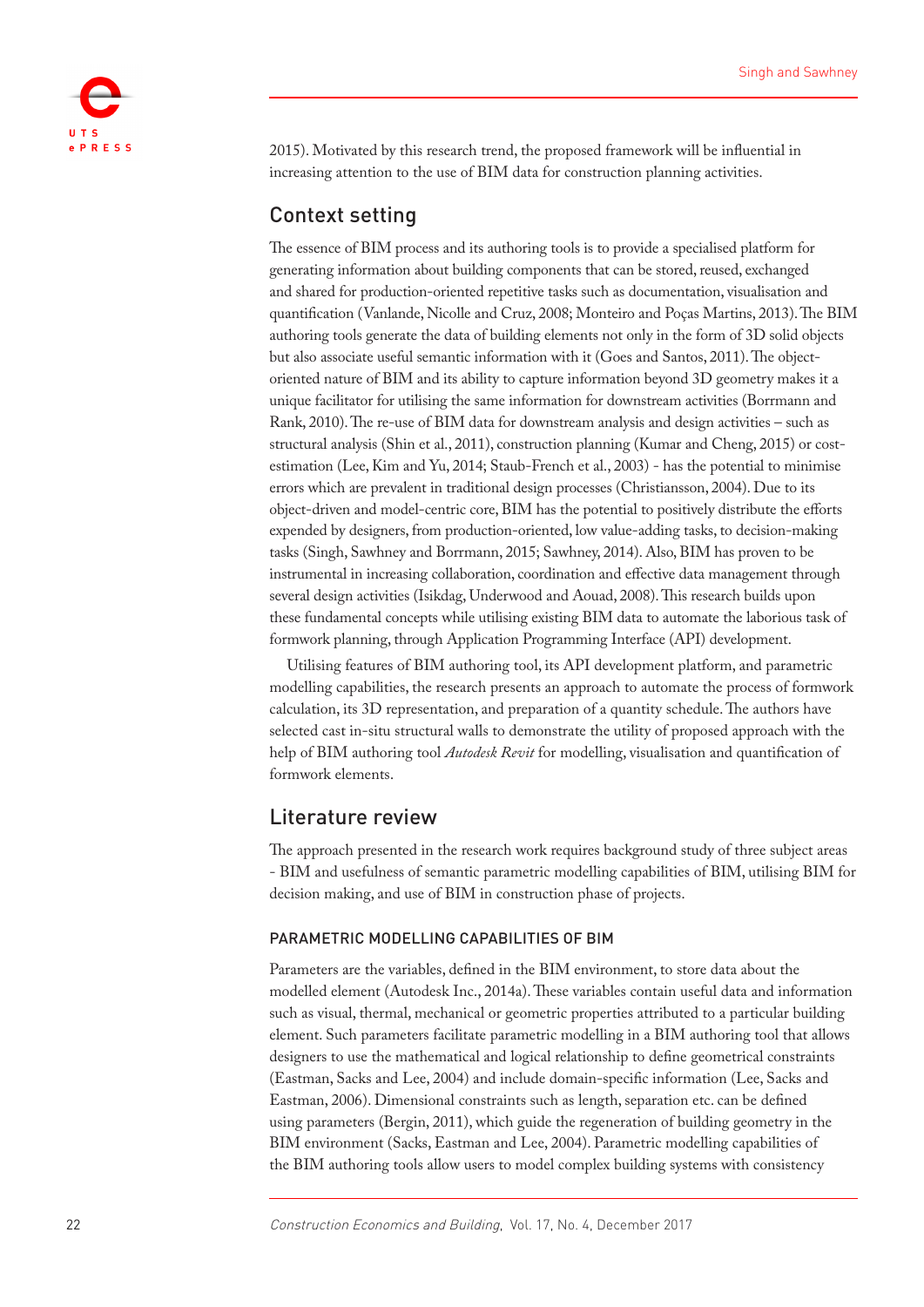

(Eastman et al., [2010;](#page-13-6) Cavieres, Gentry and Al-Haddad, [2011](#page-12-0)). It facilitates the process of solid modelling and automates the generation and updating of building information while reducing the time and effort required by professionals (Lee and Ha, [2013\)](#page-14-6). Technical flaws and modelling errors can also be reduced by defining rules through parametric constraints (Singh, Gu and Wang, [2011](#page-15-9)). Information - such as relationship among neighbouring elements (Oosterhuis, [2012\)](#page-15-10) - can be stored using parameters, and is useful for three-dimensional modelling. Four features of 3D parametric modelling - editing, updating, interoperability, and information management - are crucial for construction planning (Aram, Eastman and Sacks, [2013;](#page-11-0) Jeong et al., [2009](#page-13-7); Tse, Wong and Wong, 2005). The work presented in this paper, utilises the parametric modelling feature of BIM authoring tool, for visualising formwork elements in the 3D environment and for generating quantity schedules.

#### UTILISING BIM FOR DECISION MAKING

Compared to Computer-Aided Design/Drafting (CADD) tools, BIM authoring tools have several advantages, such as object-oriented modelling, coordination with multiple views, parametric solution, internal relational database, cost estimation, and simulation tools (Eadie et al., [2013](#page-13-8); Arslan et al., [2014\)](#page-11-1). With various perceived benefits, AEC industry has witnessed significant utilisation of BIM solutions in recent years (McGraw Hill Construction, [2014\)](#page-14-7). BIM provides an enabling platform for this research work, as data input required for the presented approach will be generated during building design process, followed by tasks such as visualisation and quantity estimation of formwork elements. The model generated using BIM tools can be defined as a data-rich, object-oriented, intelligent, parametric and digital representation of building facilities (The Associated General Contractors of America, 2006). Use of BIM authoring tool as a facilitator for information creation, collaboration, and sharing during the planning of concrete works has been shown to enhance the efficiency by providing richer and more accurate information, and integrating and reusing the data generated during the design phase (Aram, Eastman and Sacks, [2013\)](#page-11-0). Use of BIM has proven its utility in decision-making tasks during the construction phase of building life-cycle (Schade, Olofsson and Schreyer, 2011; Lu, Won and Cheng, [2016\)](#page-14-8).

API for BIM authoring tools allows the user to access the data stored in the BIM database (Edwards, Li and Wang, [2015;](#page-13-9) Lin, Su and Chen, [2014](#page-14-2)), and perform computational design tasks on it. API tools can be used to interact with BIM elements and access information associated with them (Autodesk Inc., 2014b). Researchers have developed API programmes for automation of analysis and design activities. This approach allows the user to automate design activities for which an algorithm can be developed. API also allows the user to combine several commands available in Graphical User Interface (GUI), thus reducing multiple inputs required for several commands. The introduction of API with BIM authoring application allows individual users, product manufacturers, designers, and other project participants to develop and automate design activities. It facilitates embedding domain-specific expertise into BIM application such as energy analysis (Bank et al., [2010;](#page-12-6) Wu and Issa, 2012), structural design (Lopez, [2011](#page-14-1)), interactive modelling (Lee and Ha, [2013\)](#page-14-6), facility management (Motamedi and Hammad, [2009;](#page-15-11) Lin, Su and Chen, [2014](#page-14-2)) and other similar analysis tasks.

#### USE OF BIM IN CONSTRUCTION PHASE OF PROJECTS

Innovation in design-construction processes, and analysis of design alternatives, through the implementation of BIM, have been prime areas of interest among researchers in the domain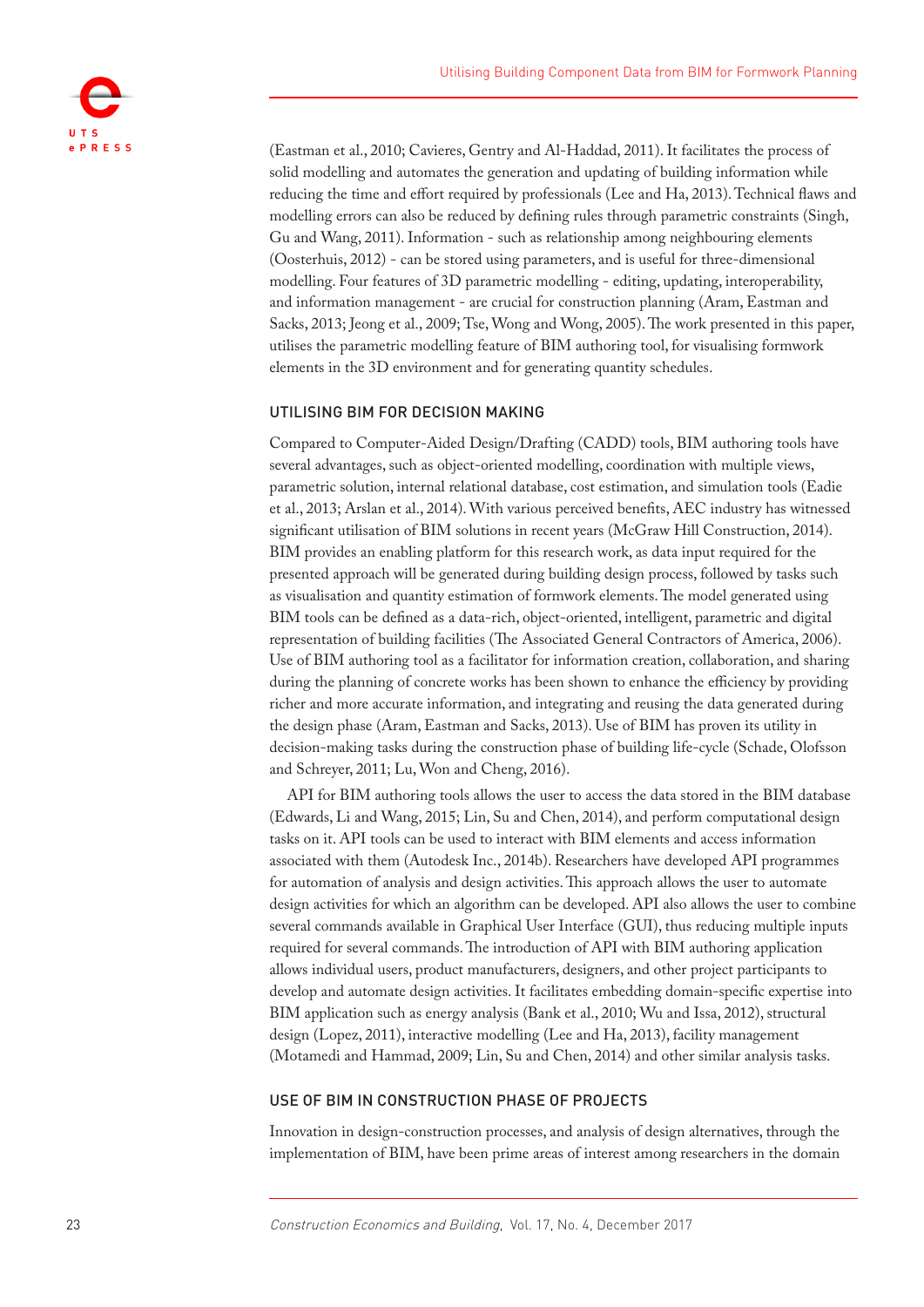

of construction and civil engineering (Yalcinkaya and Singh, 2015). Its potential to distribute the efforts to the initial stages of design (MacLeamy, [2004\)](#page-14-9), to create digital database of information (NIBS, [2012](#page-15-12)), and to automate redundant design activities (Singh, Sawhney and Borrmann, [2015](#page-15-7)) has captured the interest of the scholarly community (Bhatt et al., 2013). BIM has been perceived as a tool which can increase coordination (Goes and Santos, 2011), increase the efficiency of AEC industry (Moreau and Back, [2000](#page-14-10)), and help progress towards lean building design and construction solutions (Arayici et al., 2011). The quick availability of building design data through digital platforms improves the quality of construction work (Chen and Luo, [2014;](#page-12-7) Davies and Harty, 2013). The benefits of deploying BIM in construction planning include early detection and resolution of clashes and constructability issues by providing visualisation (Chambers, 2010; Zhang and Hu, 2011). Also, the research works addressed the issues relevant to temporary construction and importance of its planning (Chi, Hampson and Biggs, [2012](#page-12-8); Mansuri et al., [2017\)](#page-14-11). Furthermore, information for quantity estimates can be prepared by extracting detailed quantity information from the exact 3D model with consistency (Kim et al., [2013](#page-14-12)), also easing the process of resolving conflicts and site logistics using 4D simulation (Hartmann, Gao and Fischer, [2008;](#page-13-10) American Institute of Architects, [2009](#page-11-2)).

## Conceptual framework for automating design tasks in BIM

BIM authoring tools provide a GUI for creating 3D geometry and element data that can be used for several activities such as visualisation and schedule of quantities. Whereas proprietary BIM tools provide predefined building elements to generate building data, they can also be used to create parametrically constrained specialised elements such as doors, windows or formwork elements, also known as BIM objects (Hjelseth, [2010](#page-13-11); Sawhney and Maheswari, [2013\)](#page-15-1). As technology progresses 'increasingly detailed and complex domainspecific semantics and knowledge' (Lee, Sacks and Eastman, [2006](#page-14-5)) can now be embedded in the model. As BIM usage becomes more pervasive in the industry the requirement to query, extract, modify, and catalogue the data and information present in the model will continue to increase. A framework that can provide this ability will be needed. The API environment can provide access to an information-rich database of BIM for computational design and analysis tasks. Hence, design activities, particularly those that depend on iterative analysis, can be automated if there is well-defined logic that can be captured using mathematical formulas and logical conditions. As explained in Figure 1, the BIM environment provides functionality to store building data, to parametrically constraint modelling, use object-orientation, perform visualisation, and link scheduling data. The API development environment provides an integrated environment to develop new applications for automation of repetitive tasks using logic. The API is capable of accessing building element information required to perform computations in the API development environment and subsequently update the BIM database with new elements or information. The building element data, which is populated during the design development phase of the building lifecycle and updated during the construction planning stage, can be used to provide inputs for API programme that supports the analysis requirements of the downstream activities. For, performance analysis tasks such as energy or structural analysis, dimensional and spatial data, along with structural and thermal properties, are translated into input for performance analysis engines. The analysis engines compute performance attributes of the design solution based on input from BIM, which helps in the analysis of several design alternatives with ease. This similar approach can be extended to generate BIM elements after performing a calculation on the BIM input.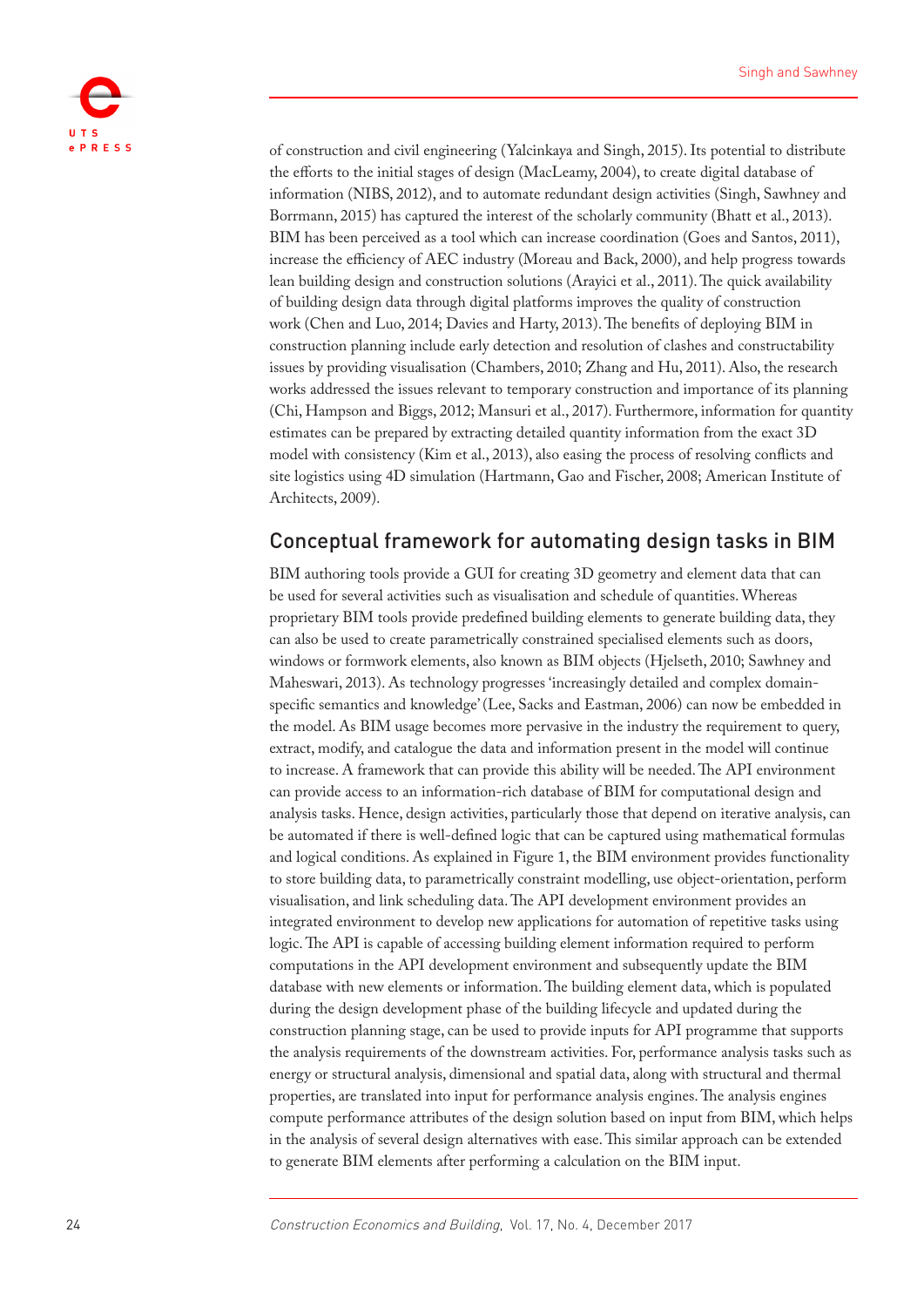



Figure 1 Information exchange between BIM authoring tool and API development environment

To highlight the envisioned approach, authors have developed a plug-in using the API of a BIM authoring tool (namely *Autodesk Revit*) and object-oriented programming in C#. Authors have selected cast in-situ wall elements to demonstrate the developed framework. A system of traditional formwork for walls consisting of sheeting, studs, wales and tie rods has been used in this research. API programme performs design computations and generates the information, using that formwork elements are created in the model. Formwork elements are developed as parametrically constrained objects whose size, the number of sub-elements, and alignment, can be adjusted using dimensional parameters. After computing dimensional information in the API environment, formwork elements are placed along the wall length and are adjusted using the calculated parameters. These formwork elements are informationrich BIM elements/objects. The information associated with them can be utilised further for visualisation and developing schedules of quantities.

# Development of the approach to BIM-based formwork design

In the presented approach, an API programme provides access to BIM data and collects shape and dimensional information about the walls or other concrete cast in-situ elements. The dimensional data can be used to compute number, size, and span for various formwork elements. As explained in Figure 2, the first part of the programme queries the BIM database for walls, including their dimensional and location properties. The second part of the programme utilises this data - along with inputs for other construction parameters added using user input - for calculation of formwork elements. This calculates the spacing between elements, their adequacy to sustain bending and shear stresses, in addition to the deflection criteria for formwork. For more information, Indian Standard IS 14687 Falsework for Concrete Structures – Guidelines, can be referenced. These calculations are done based on the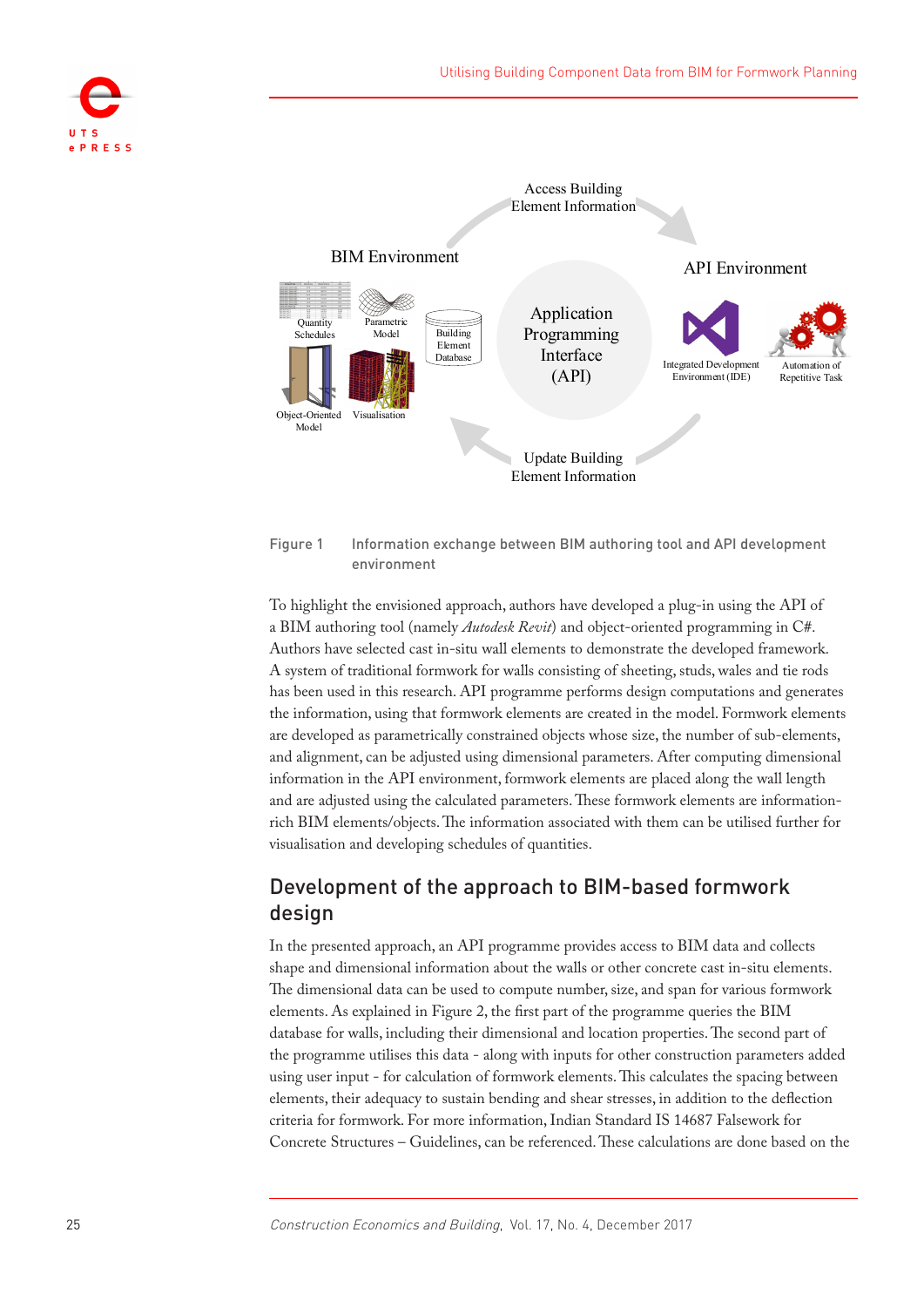

predefined formulae within the API program. The output of the calculations can be used to place a formwork object in the BIM authoring tool alongside the original model.

A parametric line based object is modelled as the formwork for wall elements. This is placed in the project environment after adjusting its parameters according to the calculations from the previous step. Once the formwork object is updated in the BIM environment, it can be used for visualisation as well as preparing quantity schedule. As it can be noticed, with the help of the API and existing BIM data, the users are able to perform formwork design quickly without tedious, iterative, and manual calculations.



Figure 2 Framework for automating formwork layout for wall using BIM

#### DATA COLLECTION FROM BIM

First, the API programme queries the BIM database for cast in-situ wall elements for which the formwork needs to be generated. Once these are specified to the plug-in, it starts collecting data for each wall elements one-by-one for calculations, and proceeds to place the formwork elements. The centreline of a wall is required for placing the formwork object at the particular location. Dimensional data such as length, height, and thickness of the wall are required to calculate the size, spacing, and a number of formwork elements. As shown in Figure 3, the program collects the dimensional and positional information about each wall element individually, to perform further calculations.



Figure 3 Dimensional and positional data collection for wall elements from BIM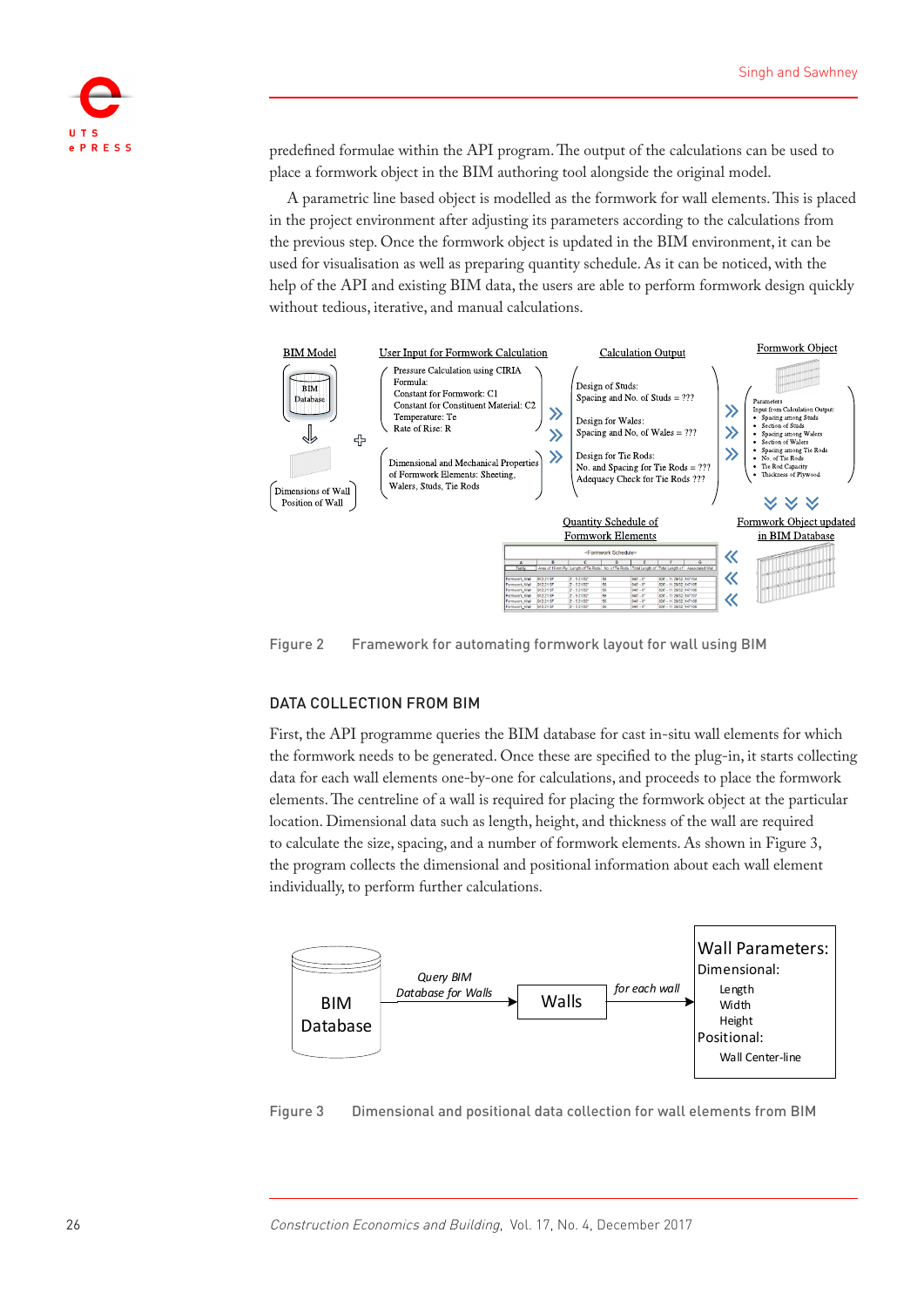

#### CALCULATION OF FORMWORK ELEMENTS

Once the inputs required for calculation of formwork elements have been collected from the model, there are several methods available to compute the lateral pressure due to wet concrete on the formwork elements. For the proposed approach, maximum pressure, i.e.  $P_{\text{max}}$ is calculated using Construction Industry Research and Information Association (CIRIA) formula ( $\beta$ ha, [2012\)](#page-13-12). As shown in Figure 4, there are various inputs – such as coefficients C, and  $C_2$ , the rate of pouring, temperature, and density of concrete – required for calculation of  $P_{\text{max}}$ . This additional information can be added using a user input form.



Figure 4 Calculation of maximum pressure on formwork

The developed programme calculates the number and spacing of various formwork elements, i.e. sheeting, studs, wales, and tie rods while considering their adequacy to carry the load. As shown in Figure 5, for studs, the programme checks the maximum possible span based on three criteria – allowable bending stress, allowable shear stress and permissible deflection. The lowest of these three values is selected for calculation of spacing for any element.



Figure 5 Design calculation for studs

Since tie rods are provided at a specified location of the formwork system, the load on the tie rods is determined by the spacing between the formwork elements. Hence, its tensile strength must be more than the load exerted by the concrete in that region. As shown in Figure 6, the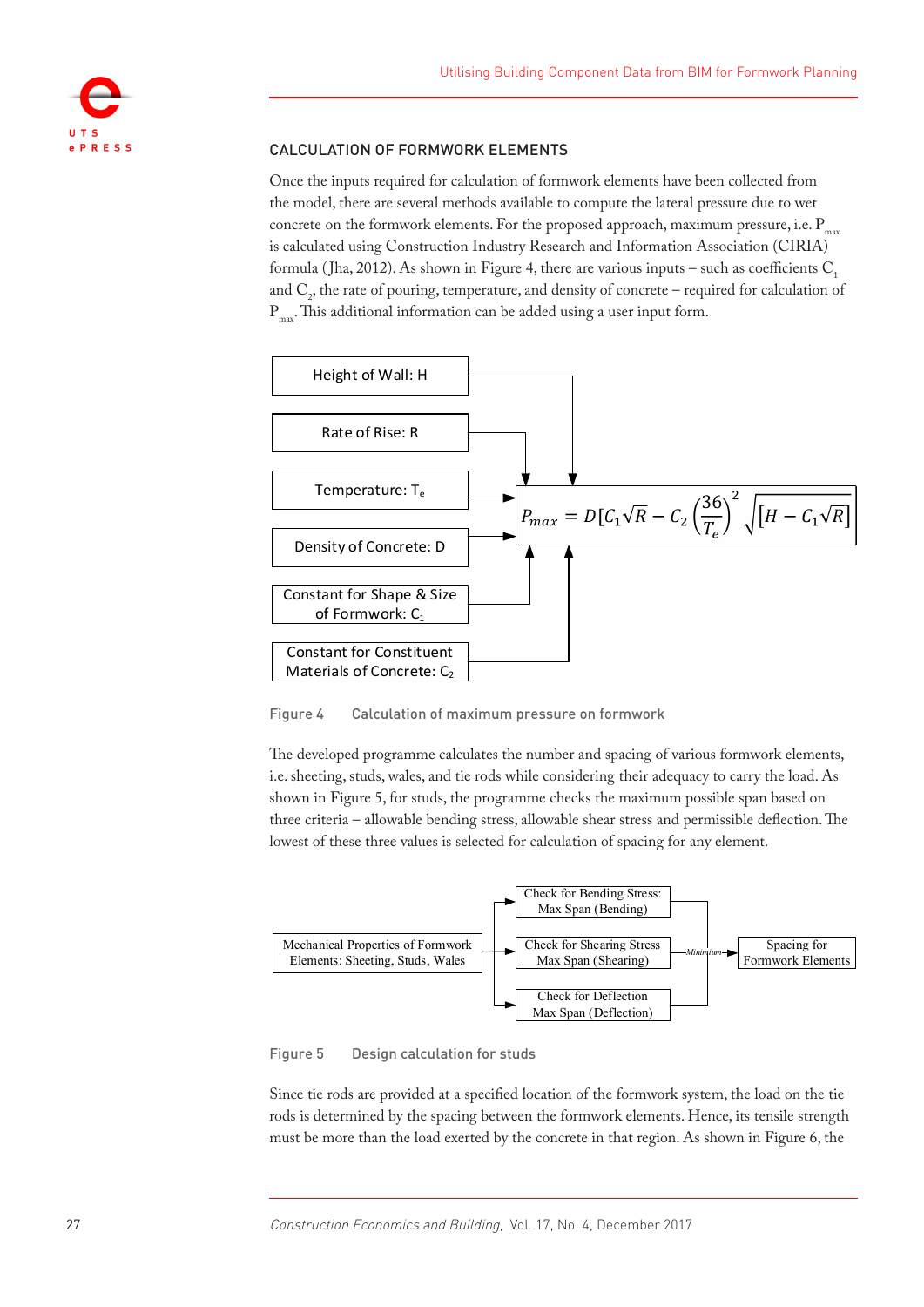

programme checks whether the tie rod will be able to take the tensile load applied to it. If not, it will prompt a warning message to the designer to increase its capacity.



Figure 6 Warning message for inadequate capacity of tie rods

#### DEVELOPMENT OF PARAMETRIC MODEL OF FORMWORK COMPONENTS

The approach described in previous sections performs the computation of formwork elements, but utilising full capabilities of BIM authoring tool; formwork elements must be generated in the BIM itself. To ease the process, authors have utilised parametric modelling capabilities of BIM authoring tool to generate geometrically constrained formwork components. As shown in Figure 7, a line based set of objects (*Autodesk Revit* line based object) is developed that includes sheeting elements, studs, wales on both faces of the wall, and tie rods to hold both sides of formwork elements. The numbers and spacing among these objects can be appropriately adjusted using parameters.



#### Figure 7 Geometrically constrained and parametrically adjustable formwork object for walls

Several instance parameters have been developed for formwork object shown in Figure 7. These parameters are required for various purposes such as preparing quantity schedules,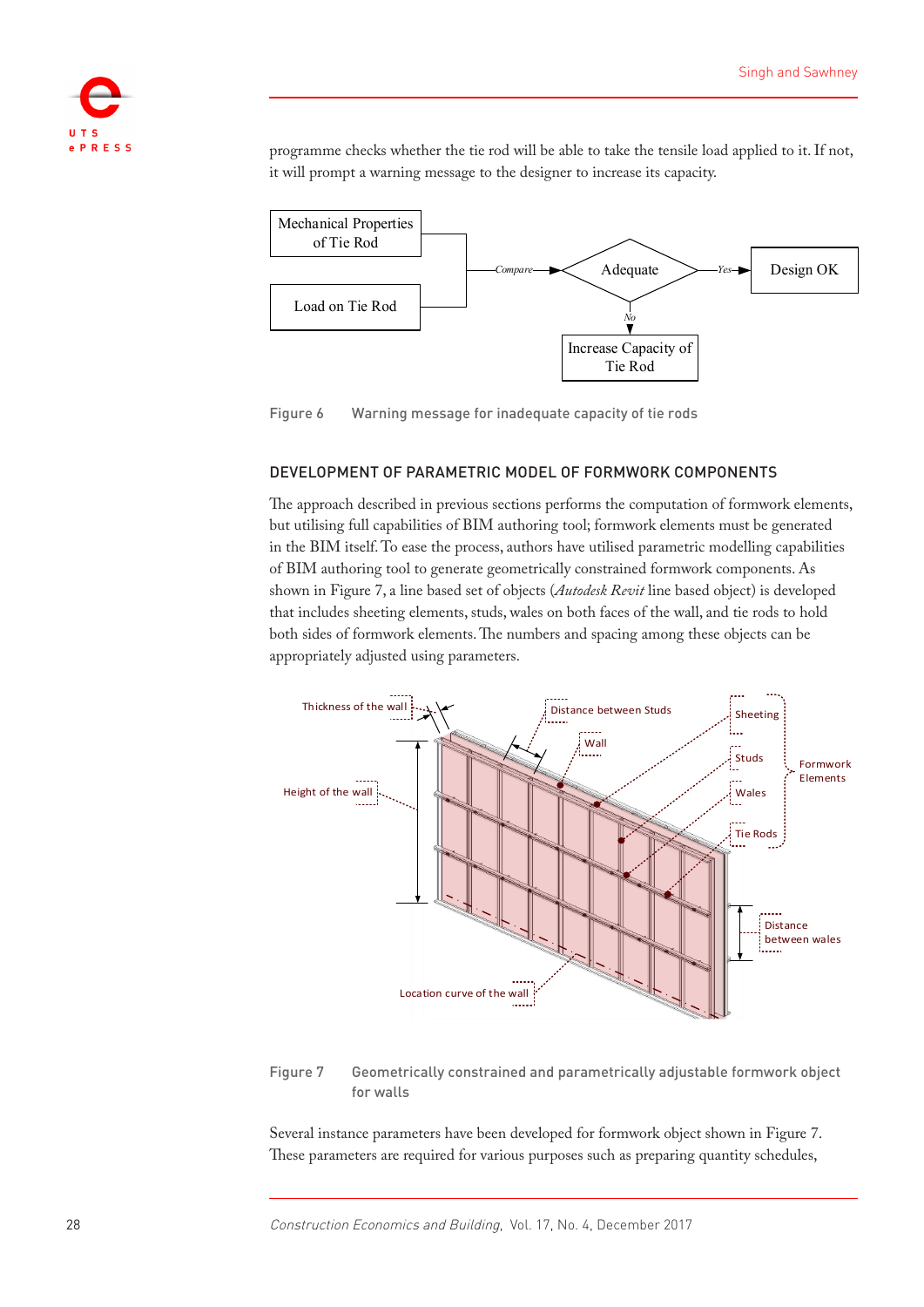

to control spacing and number of formwork elements, etc. Furthermore, after placing the formwork object instance, its properties can be modified using these parameters according to the associated wall. As shown in Figure 8, geometrical parameters have been defined - such as wall thickness, height, and a number of formwork elements - to control the geometry and structure of the formwork instance.

| <b>Family Types</b><br>Value<br>Formula<br>9000.0<br>ь<br>ь<br>н<br>$= 100$ mm<br>6000.0<br>= Tie Rod Length<br>= Length / No. of Tie Rods Horizontal<br>= Spacing Tie Rods / 2<br>= Length / (No. of Studs - 1)<br>1000.0<br>$=$ Span Studs / 2<br>= Height of Wall / (No. of Wales - 1)<br>2000.0<br>1000.0<br>$=$ Span Wales / 2<br>300.0 | $\checkmark$<br><b>Family Types</b><br>New<br>Remame<br>Delete<br>Parameters<br>Add<br>Modify<br>Remove<br>Move U<br>Move Down<br>ting Order<br>Ascending |                                                                                              | Parameters<br>required for<br>quantity scheduling<br>Spacing among<br>formwork elements |
|----------------------------------------------------------------------------------------------------------------------------------------------------------------------------------------------------------------------------------------------------------------------------------------------------------------------------------------------|-----------------------------------------------------------------------------------------------------------------------------------------------------------|----------------------------------------------------------------------------------------------|-----------------------------------------------------------------------------------------|
|                                                                                                                                                                                                                                                                                                                                              |                                                                                                                                                           |                                                                                              |                                                                                         |
|                                                                                                                                                                                                                                                                                                                                              |                                                                                                                                                           |                                                                                              |                                                                                         |
|                                                                                                                                                                                                                                                                                                                                              |                                                                                                                                                           |                                                                                              |                                                                                         |
|                                                                                                                                                                                                                                                                                                                                              |                                                                                                                                                           |                                                                                              |                                                                                         |
|                                                                                                                                                                                                                                                                                                                                              |                                                                                                                                                           |                                                                                              |                                                                                         |
|                                                                                                                                                                                                                                                                                                                                              |                                                                                                                                                           |                                                                                              |                                                                                         |
|                                                                                                                                                                                                                                                                                                                                              |                                                                                                                                                           |                                                                                              |                                                                                         |
|                                                                                                                                                                                                                                                                                                                                              |                                                                                                                                                           |                                                                                              |                                                                                         |
|                                                                                                                                                                                                                                                                                                                                              |                                                                                                                                                           |                                                                                              |                                                                                         |
|                                                                                                                                                                                                                                                                                                                                              |                                                                                                                                                           |                                                                                              |                                                                                         |
|                                                                                                                                                                                                                                                                                                                                              |                                                                                                                                                           |                                                                                              |                                                                                         |
|                                                                                                                                                                                                                                                                                                                                              |                                                                                                                                                           |                                                                                              |                                                                                         |
|                                                                                                                                                                                                                                                                                                                                              |                                                                                                                                                           |                                                                                              |                                                                                         |
|                                                                                                                                                                                                                                                                                                                                              |                                                                                                                                                           |                                                                                              |                                                                                         |
|                                                                                                                                                                                                                                                                                                                                              |                                                                                                                                                           |                                                                                              |                                                                                         |
|                                                                                                                                                                                                                                                                                                                                              |                                                                                                                                                           |                                                                                              |                                                                                         |
|                                                                                                                                                                                                                                                                                                                                              |                                                                                                                                                           |                                                                                              |                                                                                         |
|                                                                                                                                                                                                                                                                                                                                              |                                                                                                                                                           |                                                                                              |                                                                                         |
|                                                                                                                                                                                                                                                                                                                                              |                                                                                                                                                           |                                                                                              |                                                                                         |
|                                                                                                                                                                                                                                                                                                                                              |                                                                                                                                                           |                                                                                              |                                                                                         |
|                                                                                                                                                                                                                                                                                                                                              |                                                                                                                                                           |                                                                                              |                                                                                         |
|                                                                                                                                                                                                                                                                                                                                              |                                                                                                                                                           |                                                                                              |                                                                                         |
|                                                                                                                                                                                                                                                                                                                                              | Descending                                                                                                                                                |                                                                                              |                                                                                         |
|                                                                                                                                                                                                                                                                                                                                              |                                                                                                                                                           |                                                                                              | Number of                                                                               |
| = Thickness of Wall + (2 * Thickness of Plyw                                                                                                                                                                                                                                                                                                 | Lookup Tables                                                                                                                                             |                                                                                              |                                                                                         |
| = (No. of Studs * Height of Wall)<br>60000.0                                                                                                                                                                                                                                                                                                 | Manage                                                                                                                                                    |                                                                                              | formwork                                                                                |
| 90000.0                                                                                                                                                                                                                                                                                                                                      |                                                                                                                                                           |                                                                                              | elements                                                                                |
|                                                                                                                                                                                                                                                                                                                                              |                                                                                                                                                           |                                                                                              |                                                                                         |
| 54,000<br>= Length * Height of Wall                                                                                                                                                                                                                                                                                                          |                                                                                                                                                           |                                                                                              |                                                                                         |
|                                                                                                                                                                                                                                                                                                                                              |                                                                                                                                                           |                                                                                              |                                                                                         |
| $=$ No. of Studs - 2                                                                                                                                                                                                                                                                                                                         |                                                                                                                                                           |                                                                                              |                                                                                         |
| $=$ No. of Wales - 2                                                                                                                                                                                                                                                                                                                         |                                                                                                                                                           |                                                                                              |                                                                                         |
|                                                                                                                                                                                                                                                                                                                                              |                                                                                                                                                           |                                                                                              |                                                                                         |
|                                                                                                                                                                                                                                                                                                                                              |                                                                                                                                                           |                                                                                              |                                                                                         |
|                                                                                                                                                                                                                                                                                                                                              |                                                                                                                                                           |                                                                                              |                                                                                         |
|                                                                                                                                                                                                                                                                                                                                              |                                                                                                                                                           |                                                                                              |                                                                                         |
|                                                                                                                                                                                                                                                                                                                                              |                                                                                                                                                           |                                                                                              |                                                                                         |
|                                                                                                                                                                                                                                                                                                                                              |                                                                                                                                                           |                                                                                              |                                                                                         |
|                                                                                                                                                                                                                                                                                                                                              | = No. of Intermediate Wales                                                                                                                               | = (2 * Length + 4 * No. of Intermediate Walg<br>= No. of Tie Rods Horizontal * No. of Tie Ro |                                                                                         |

Figure 8 Various instance parameters required to adjust the formwork object

#### INSERTION OF MODEL ELEMENTS FOR VISUALISATION AND SCHEDULING OF FORMWORK

To create or insert any objects or to make any change in the BIM database, a transaction command needs to be initiated in the API environment. As described in Figure 9, the object created in the previous section can be placed as an instance in the model and its parameters can be adjusted as per the calculations. Various parameters such as the number of formwork elements, their sizes, and wall dimensions, need to be adjusted to place the formwork instance in the BIM. As shown in Figure 9, for placing a particular instance of the line-based object, the inputs required are - centreline, thickness and height of the wall. After placing an instance, its parameters have been adjusted based on the results of the calculated output.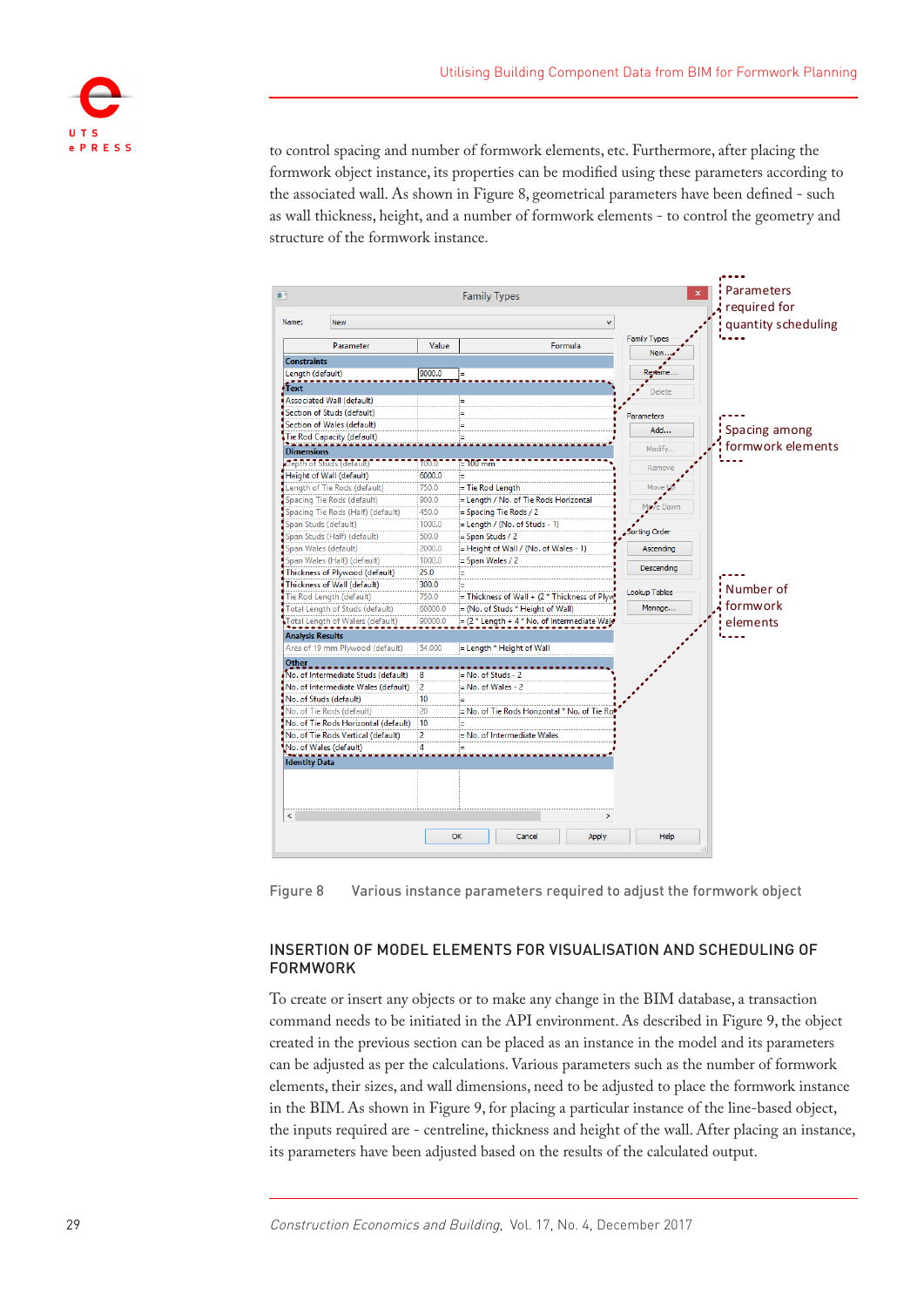



Figure 9 Insertion of object instance and parameter adjustment

After placing formwork objects in BIM, they can be used for visualisation, as only the 3D geometry is required. For quantity scheduling activity, associated shared parameters can be used which are created while modelling parametrically constrained formwork elements. As shown in Figure 10, quantity information about all the formwork elements is extracted from the model, after their generation and visualisation from the processes described previously.

| Details of Sheeting               |            | Details of Tie<br>Rods<br> | Details of:<br>Studs :<br>---- | ----<br>Details of !<br>Wales<br>                                                                                 | Associated<br>Wall<br>----- |        |  |  |
|-----------------------------------|------------|----------------------------|--------------------------------|-------------------------------------------------------------------------------------------------------------------|-----------------------------|--------|--|--|
| <formwork schedule=""></formwork> |            |                            |                                |                                                                                                                   |                             |        |  |  |
| А                                 | ١в         |                            | ٠n                             | ١F                                                                                                                |                             | ٠G     |  |  |
| Family                            |            |                            |                                | Area of 19 mm Ply: Length of Tie Rods No. of Tie Rods Total Length of Studs Total Length of Wales Associated Wall |                             |        |  |  |
|                                   |            |                            |                                |                                                                                                                   |                             |        |  |  |
| Formwork Wall                     | 3660.00 SF | 2" - 5 21/32"              | 224                            | $3740' - 0''$                                                                                                     | $3294' - 0''$               | 155077 |  |  |
| Formwork Wall                     | 1170.00 SF | $2' - 5.21/32''$           | 72                             | 1200' - 0"                                                                                                        | $1053' - 0''$               | 155127 |  |  |
| Formwork Wall                     | 460.00 SF  | 2" = 5.21/32"              | 28                             | $460' - 0''$                                                                                                      | $414 - 0$ "                 | 155174 |  |  |
| Formwork Wall                     | 720.00 SE  | $2' - 5.21/32''$           | 44                             | $740' - 0''$                                                                                                      | $648 - 0$                   | 155233 |  |  |
| <b>Formwork Wall</b>              | 670.00 SF  | 2" - 5 21/32"              | 40                             | $680 - 0$                                                                                                         | 603' - 0"                   | 155286 |  |  |

Figure 10 Generation of quantity schedules after automating formwork layout

The proposed framework does not only compute the formwork element but extends the designer's capability to visualise it in 3D model also. The features of BIM authoring tools such as 3D element modelling, visualisation and quantity take-off will be helpful in construction planning activities. Moreover, connecting site inventory information or logistical data can expand the capabilities towards automation of decision-making tasks (Yoon and Chin, 2011).

### Conclusion

Initially, BIM gained popularity for streamlining design activities, which is now extending towards the downstream processes such as construction and facility management. With several useful applications of BIM during the entire project lifecycle now available (Langroodi and Staub-French, [2012](#page-14-0)), use of BIM is gaining acceptance in the pre-construction planning tasks also (Karan and Irizarry, [2015\)](#page-14-13). The proposed framework focussed on formwork planning by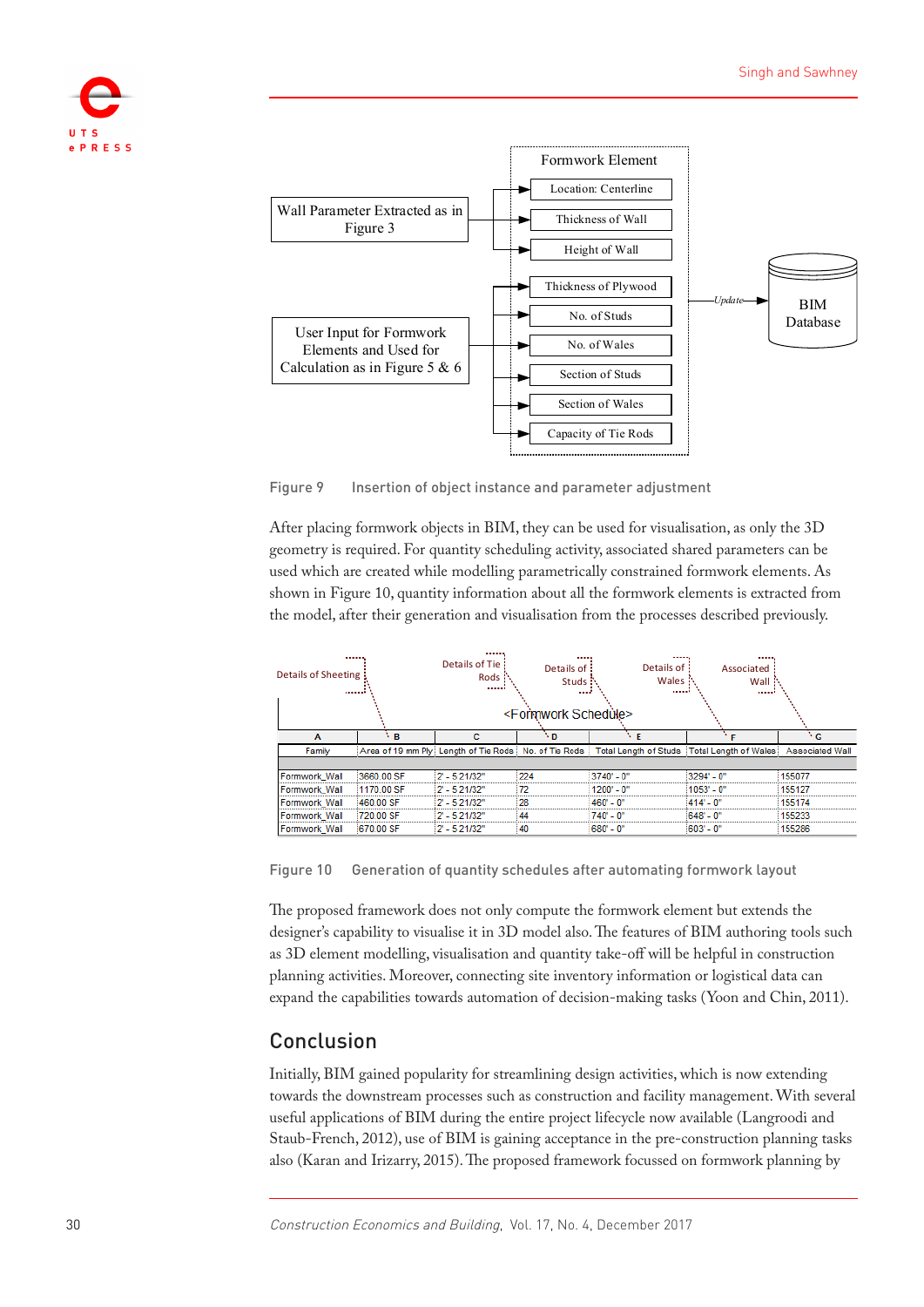

automating design tasks, provides significant opportunities to harmonise the pre-construction planning activity. It's potential to generate the quantity schedule for formwork is beneficial for formwork planning during the construction phase. The generated formwork can be visualised in a 3D environment, hence visual checks become easier to perform. Although the authors have demonstrated the framework for generating formwork elements only for cast in-situ walls, this concept can be extended to other cast in-situ elements such floor slabs, columns and beams. Moreover, the site inventory database for formwork elements can be linked with the design process to automatically select the available elements for formwork or to inform the construction team about the requirement of extra formwork elements and automate decision-making tasks (Yoon and Chin, 2011). The limitations of the proposed system are that it relies on proprietary BIM format of the adopted BIM authoring tool. This limitation can be removed by connecting the system to the Industry Foundation Classes (IFC) compliant BIM model. As part of future work, there is also a need to study the time-savings that can be accomplished by the proposed system.

# References

Abrishami, S., Goulding, J., Rahimian, F.P., Ganah, A. and Sawhney, A., 2014. G-BIM Framework and Development Process for Integrated AEC Design Automation. *Procedia Engineering*, 85, pp.10-17. [https://doi.org/10.1016/j.proeng.2014.10.523.](https://doi.org/10.1016/j.proeng.2014.10.523)

Ahn, K.-U., Kim, Y.-J., Park, C.-S., Kim, I. and Lee, K., 2014. BIM interface for full vs. semi-automated building energy simulation. *Energy and Buildings*, 68(PART B), pp.671-78. [https://doi.org/10.1016/j.](https://doi.org/10.1016/j.enbuild.2013.08.063) [enbuild.2013.08.063](https://doi.org/10.1016/j.enbuild.2013.08.063).

<span id="page-11-2"></span>American Institute of Architects, 2009. *AIA 2009 BIM Awards Category B: Design/Delivery Process Innovation using BIM*. [online] Available at: [http://www.aia.org/aiaucmp/groups/aia/documents/pdf/](http://www.aia.org/aiaucmp/groups/aia/documents/pdf/aiab081608.pdf) [aiab081608.pdf](http://www.aia.org/aiaucmp/groups/aia/documents/pdf/aiab081608.pdf).

<span id="page-11-0"></span>Aram, S., Eastman, C. and Sacks, R., 2013. Requirements for BIM platforms in the concrete reinforcement supply chain. *Automation in Construction*, 35, pp.1-17. [https://doi.org/10.1016/j.](https://doi.org/10.1016/j.autcon.2013.01.013) [autcon.2013.01.013](https://doi.org/10.1016/j.autcon.2013.01.013).

Arayici, Y., Coates, P., Koskela, L., Kagioglou, M., Usher, C. and O'Reilly, K., 2011. Technology adoption in the BIM implementation for lean architectural practice. *Automation in Construction*, 20(2), pp.189-95. <https://doi.org/10.1016/j.autcon.2010.09.016>.

<span id="page-11-1"></span>Arslan, M., Riaz, Z., Kiani, A.K. and Azhar, S., 2014. Real-time environmental monitoring, visualization and notification system for construction H&S management. *Journal of Information Technology in Construction*, 19(September 2013), pp.72-91.

Autodesk Inc., 2014a. *Autodesk Revit 2014|Help*. [online] Available at: [http://help.autodesk.com/view/](http://help.autodesk.com/view/RVT/2014/ENU/?guid=GUID-D927E0DC-F720-4F7D-AACD-8B06787793CB) [RVT/2014/ENU/?guid=GUID-D927E0DC-F720-4F7D-AACD-8B06787793CB.](http://help.autodesk.com/view/RVT/2014/ENU/?guid=GUID-D927E0DC-F720-4F7D-AACD-8B06787793CB)

Autodesk Inc., 2014b. *Revit 2014 Platform API Developers Guidelines*.

Azhar, S. and Behringer, A., 2013. A BIM-based Approach for Communicating and Implementing a Construction Site Safety Plan. *49th ASC Annual International Conference Proceedings*. California Polytechnic State University (Cal Poly), San Luis Obispo, CA. 10-13 April 2013. California: Cal Poly.

Azhar, S., Carlton, W., Olsen, D. and Ahmad, I., 2011. Building information modelling for sustainable design and LEED<sup>®</sup> rating analysis. Automation in Construction, 20(2), pp.217-224. [https://doi.](https://doi.org/10.1016/j.autcon.2010.09.019) [org/10.1016/j.autcon.2010.09.019](https://doi.org/10.1016/j.autcon.2010.09.019).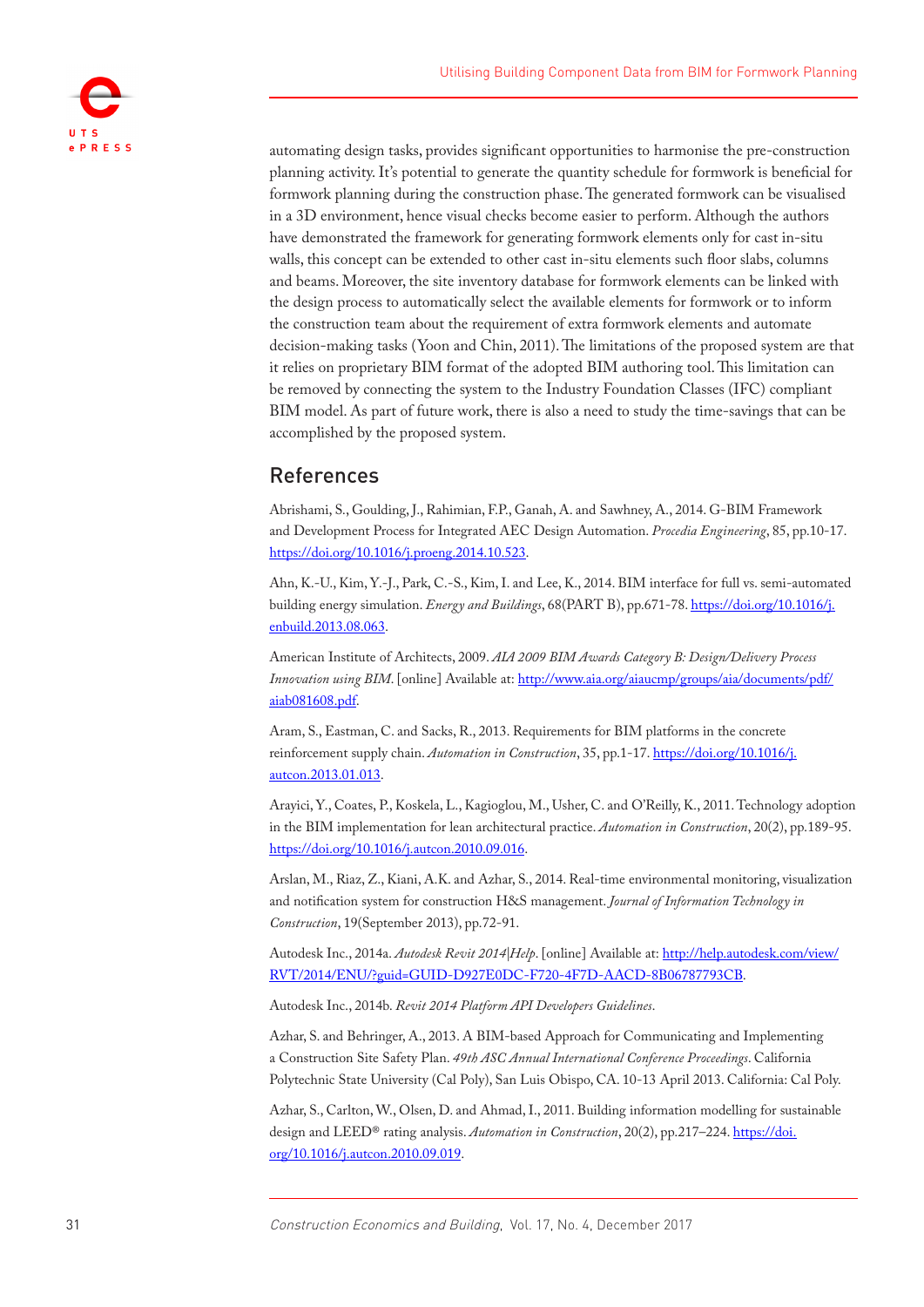

<span id="page-12-6"></span>Bank, L.C., McCarthy, M., Thompson, B.P. and Menassa, C.C., 2010. Integrating BIM with System Dynamics as a Decision-Making Framework for Sustainable Building Design and Operation. In: *First International Conference on Sustainable Urbanization (ICSU 2010)* Hong Kong, 15-17 December 2010. Hong Kong: PolyU.

Becerik-Gerber, B., Jazizadeh, F., Li, N. and Calis, G., 2012. Application Areas and Data Requirements for BIM-Enabled Facilities Management. *Journal of Construction Engineering and Management*, 138(3), pp.431–442. [https://doi.org/10.1061/\(asce\)co.1943-7862.0000433.](https://doi.org/10.1061/(asce)co.1943-7862.0000433)

<span id="page-12-5"></span>Bergin, M.S., 2011. *Architecture Research Lab|History of BIM*. [online] Available at: [http://www.](http://www.architectureresearchlab.com/arl/2011/08/21/bim-history/) [architectureresearchlab.com/arl/2011/08/21/bim-history/](http://www.architectureresearchlab.com/arl/2011/08/21/bim-history/) [Accessed 10 Jan 2017].

Bhatt, M., Borrmann, A., Amor, R. and Beetz, J., 2013. Architecture, computing, and design assistance. *Automation in Construction*, 32(29), pp.161–164.<https://doi.org/10.1016/j.autcon.2013.01.001>.

Borrmann, A. and Rank, E., 2010. Query support for BIMs using semantic and spatial conditions. *Handbook of Research on Building Information Modeling and Construction Informatics: Concepts and Technologies*, pp.405–450. [https://doi.org/10.4018/978-1-60566-928-1.ch018.](https://doi.org/10.4018/978-1-60566-928-1.ch018)

<span id="page-12-1"></span>Building and Construction Authority, 2013. *Singapore BIM Guide*. Singapore: BCA Academy of the Built Environment.

<span id="page-12-3"></span>Building How, 2015. *Formwork quantity take-off*. [online] Available at: [http://www.buildinghow.com/en](http://www.buildinghow.com/en-us/Products/Books/Volume-A/Quantity-Cost-estimation/Formwork-quantity-take-off)[us/Products/Books/Volume-A/Quantity-Cost-estimation/Formwork-quantity-take-off.](http://www.buildinghow.com/en-us/Products/Books/Volume-A/Quantity-Cost-estimation/Formwork-quantity-take-off)

Bureau of Indian Standards, 1999. *IS14667:1999 Falsework for Concrete Structures - Guidelines*. New Delhi: BIS.

<span id="page-12-0"></span>Cavieres, A., Gentry, R. and Al-Haddad, T., 2011. Knowledge-based parametric tools for concrete masonry walls: Conceptual design and preliminary structural analysis. *Automation in Construction*, 20(6), pp.716-28. <https://doi.org/10.1016/j.autcon.2011.01.003>.

Chambers, D., 2010. The Sutter Health Prototype Hospital Initiative. In: *Improving Healthcare through Built Environment Infrastructure*. [online] Oxford, UK: Wiley-Blackwell, pp.102–108. Available at: <http://doi.wiley.com/10.1002/9781444319675.ch7>.

<span id="page-12-7"></span>Chen, L. and Luo, H., 2014. A BIM-based construction quality management model and its applications. *Automation in Construction*, 46, pp.64-73. [https://doi.org/10.1016/j.autcon.2014.05.009.](https://doi.org/10.1016/j.autcon.2014.05.009)

Cheng, J.C.P. and Das, M., 2014. A BIM-Based Web Service Framework for Green Building Energy Simulation and Code Checking. *ITcon–Journal of Information Technology*, 19( January), pp.150-68.

<span id="page-12-8"></span>Chi, S., Hampson, K. and Biggs, H., 2012. Using BIM for Smarter and Safer Scaffolding and Formwork Construction: A Preliminary Methodology. In: *CIB W099 International Conference on Modelling and Building Health and Safety,* 10-11 September 2012. Singapore: CIBW*.*

<span id="page-12-4"></span>Christiansson, P., 2004. *IT Building Education Overview*. [online] Available at: [http://www.it.civil.aau.](http://www.it.civil.aau.dk/it/education/overview.html) [dk/it/education/overview.html.](http://www.it.civil.aau.dk/it/education/overview.html)

Davies, R. and Harty, C., 2013. Implementing 'Site BIM': A case study of ICT innovation on a large hospital project. *Automation in Construction*, 30, pp.15-24. <https://doi.org/10.1016/j.autcon.2012.11.024>.

<span id="page-12-2"></span>Ding, L., Zhou, Y. and Akinci, B., 2014. Building Information Modeling (BIM) application framework: The process of expanding from 3D to computable nD. *Automation in Construction*, 46, pp.82-93. [https://](https://doi.org/10.1016/j.autcon.2014.04.009) [doi.org/10.1016/j.autcon.2014.04.009.](https://doi.org/10.1016/j.autcon.2014.04.009)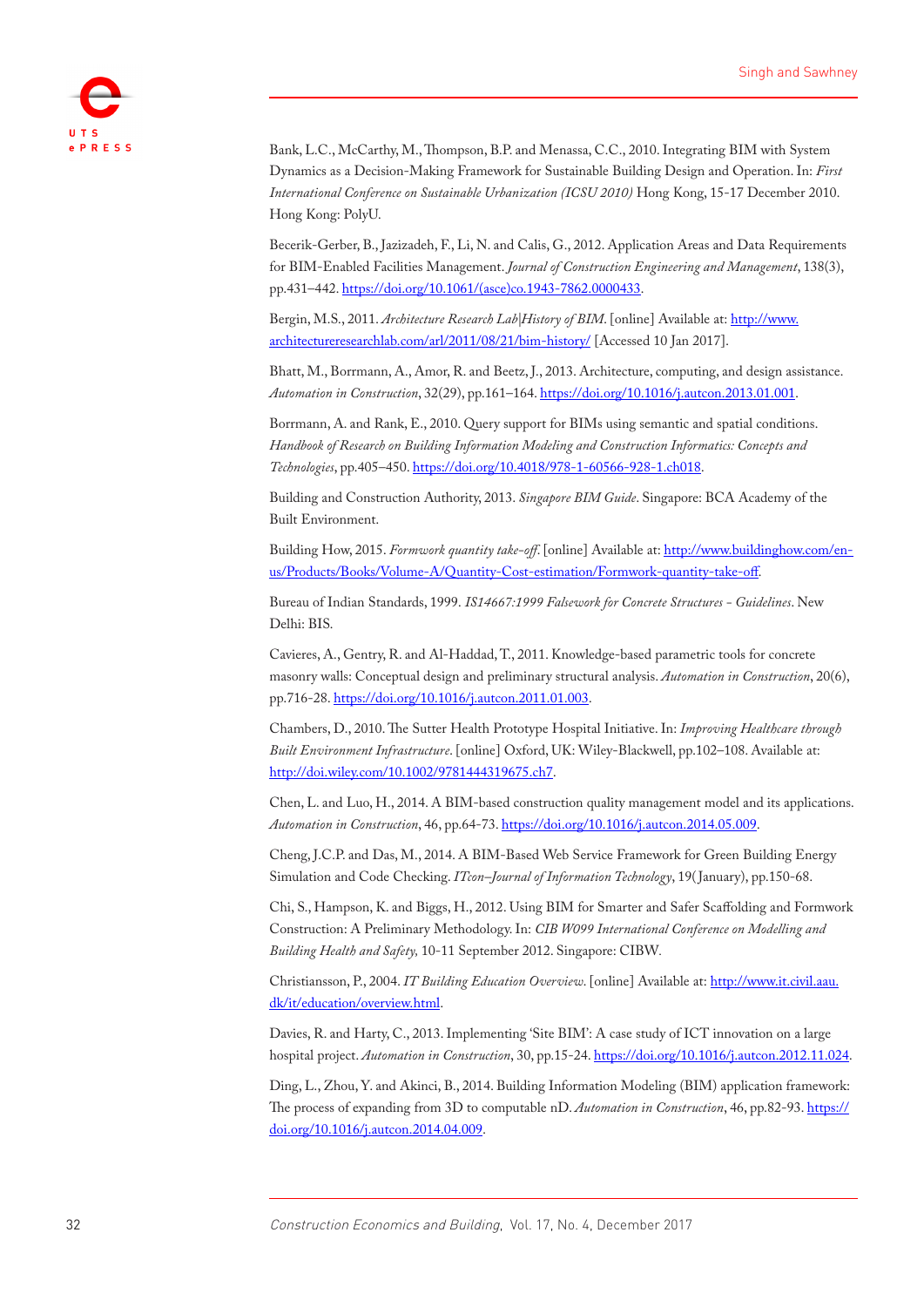

<span id="page-13-8"></span>Eadie, R., Browne, M., Odeyinka, H., McKeown, C. and McNiff, S., 2013. BIM implementation throughout the UK construction project lifecycle: An analysis. *Automation in Construction*, 36, pp.145-51. <https://doi.org/10.1016/j.autcon.2013.09.001>.

<span id="page-13-5"></span>Eastman, C., Sacks, R. and Lee, G., 2004. Functional modeling in parametric CAD systems. [online] Available at: [http://citeseerx.ist.psu.edu/viewdoc/summary?doi=10.1.1.93.398.](http://citeseerx.ist.psu.edu/viewdoc/summary?doi=10.1.1.93.398)

<span id="page-13-6"></span>Eastman, C.M., Jeong, Y.-S., Sacks, R. and Kaner, I., 2010. Exchange Model and Exchange Object Concepts for Implementation of National BIM Standards. *Journal of Computing in Civil Engineering*, 24(1), pp.25-34. [https://doi.org/10.1061/\(asce\)0887-3801\(2010\)24:1\(25\)](https://doi.org/10.1061/(asce)0887-3801(2010)24:1(25)).

<span id="page-13-9"></span>Edwards, G., Li, H. and Wang, B., 2015. BIM based collaborative and interactive design process using computer game engine for general end-users. *Visualization in Engineering*, 3(1), p.4. [https://doi.](https://doi.org/10.1186/s40327-015-0018-2) [org/10.1186/s40327-015-0018-2.](https://doi.org/10.1186/s40327-015-0018-2)

Goes, R.H.T. and Santos, E.D., 2011. Design Coordination with Building Information Modeling: A Case Study. In: *Proceedings of the CIB W78-W102 2011: International Conference –Sophia Antipolis, France.*  26-28 October 2011.

<span id="page-13-3"></span>Hanna, A.S., Willenbrock, J.H. and Sanvido, V.E., 1992. Knowledge Acquisition and Development for Formwork Selection System. *Journal of Construction Engineering and Management*, 118(1), pp.179-98. [https://doi.org/10.1061/\(asce\)0733-9364\(1992\)118:1\(179\).](https://doi.org/10.1061/(asce)0733-9364(1992)118:1(179))

<span id="page-13-10"></span>Hartmann, T., Gao, J. and Fischer, M., 2008. Areas of Application for 3D and 4D Models on Construction Projects. *Journal of Construction Engineering and Management*, 134(10), pp.776-85. [https://](https://doi.org/10.1061/(asce)0733-9364(2008)134:10(776)) [doi.org/10.1061/\(asce\)0733-9364\(2008\)134:10\(776\)](https://doi.org/10.1061/(asce)0733-9364(2008)134:10(776)).

<span id="page-13-11"></span>Hjelseth, E., 2010. Exchange of Relevant Information in BIM Objects Defined by the Role- and Life-Cycle Information Model. *Architectural Engineering and Design Management*, 6(4), pp.279-87. [https://doi.](https://doi.org/10.3763/aedm.2010.idds5) [org/10.3763/aedm.2010.idds5.](https://doi.org/10.3763/aedm.2010.idds5)

<span id="page-13-4"></span>Isikdag, U., Underwood, J. and Aouad, G., 2008. An investigation into the applicability of building information models in geospatial environment in support of site selection and fire response management processes. *Advanced Engineering Informatics*, 22(4), pp.504-19.<https://doi.org/10.1016/j.aei.2008.06.001>.

<span id="page-13-0"></span>Jalaei, F. and Jrade, A., 2015. Integrating building information modeling (BIM) and LEED system at the conceptual design stage of sustainable buildings. *Sustainable Cities and Society*, 18, pp.95-107. [https://doi.](https://doi.org/10.1016/j.scs.2015.06.007) [org/10.1016/j.scs.2015.06.007](https://doi.org/10.1016/j.scs.2015.06.007).

<span id="page-13-7"></span>Jeong, Y.-S., Eastman, C.M., Sacks, R. and Kaner, I., 2009. Benchmark tests for BIM data exchanges of precast concrete. *Automation in Construction*, 18(4), pp.469-84. [https://doi.org/10.1016/j.](https://doi.org/10.1016/j.autcon.2008.11.001) [autcon.2008.11.001](https://doi.org/10.1016/j.autcon.2008.11.001).

<span id="page-13-12"></span>Jha, K.N., 2012. *Formwork for Concrete Structures*. New Delhi: Tata McGraw Hill Education Private Limited.

<span id="page-13-1"></span>Kang, T.-W. and Choi, H.-S., 2015. BIM perspective definition metadata for interworking facility management data. *Advanced Engineering Informatics*, 29(4), pp.958-70. [https://doi.org/10.1016/j.](https://doi.org/10.1016/j.aei.2015.09.004) [aei.2015.09.004](https://doi.org/10.1016/j.aei.2015.09.004).

<span id="page-13-2"></span>Kannan, R. and Santhi, H., 2013. Automated Construction Layout and Simulation of Concrete. *The 4th International Conference of EACEF (European Asian Civil Engineering Forum)*, National University of Singapore, Singapore, 26-28 June 2013.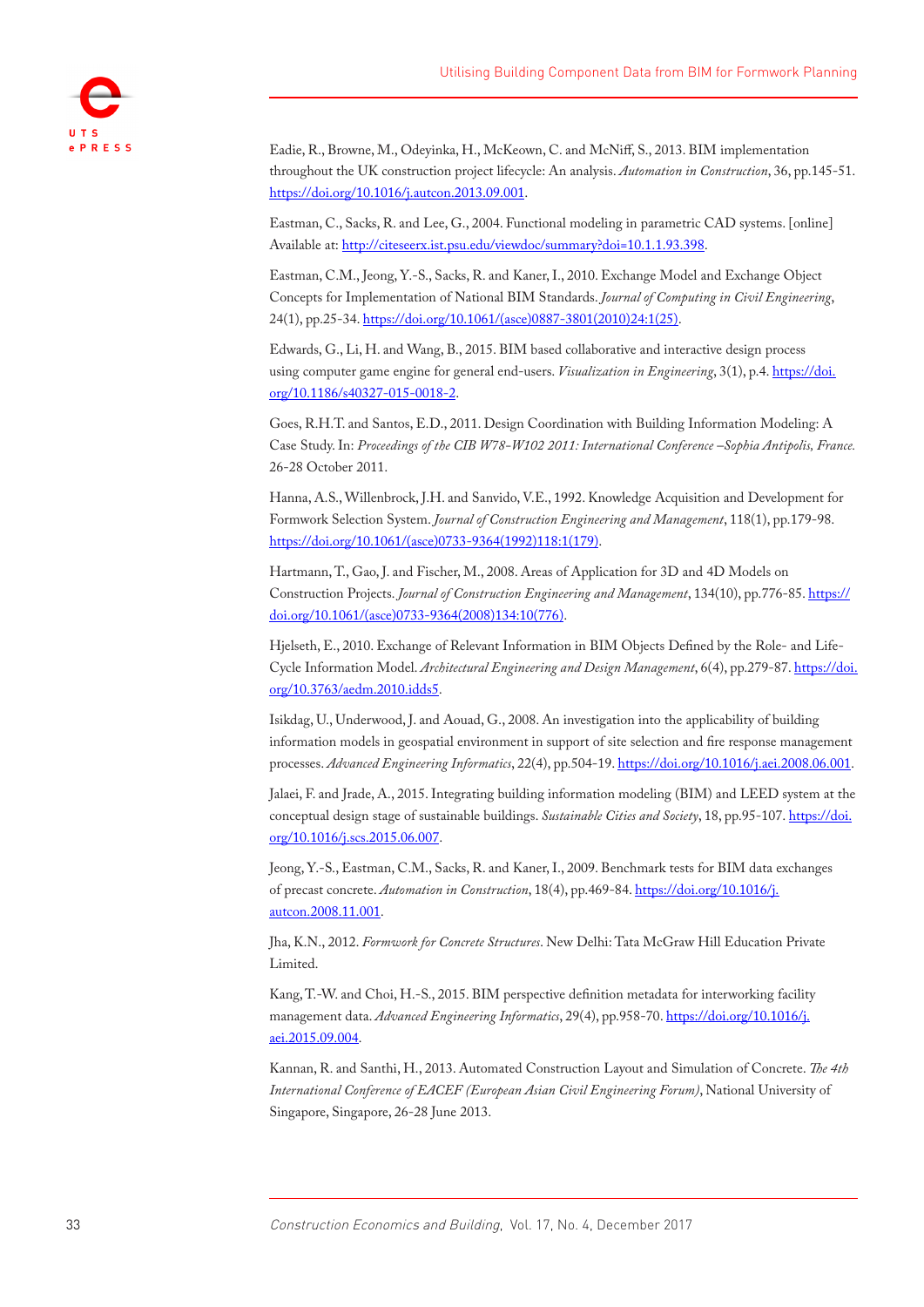

<span id="page-14-13"></span>Karan, E.P. and Irizarry, J., 2015. Extending BIM interoperability to preconstruction operations using geospatial analyses and semantic web services. *Automation in Construction*, 53, pp.1-12. [https://doi.](https://doi.org/10.1016/j.autcon.2015.02.012) [org/10.1016/j.autcon.2015.02.012](https://doi.org/10.1016/j.autcon.2015.02.012).

<span id="page-14-12"></span>Kim, H., Anderson, K., Lee, S. and Hildreth, J., 2013. Generating construction schedules through automatic data extraction using open BIM (building information modeling) technology. *Automation in Construction*, 35( July 2015), pp.285-95.<https://doi.org/10.1016/j.autcon.2013.05.020>.

<span id="page-14-3"></span>Kumar, S.S. and Cheng, J.C.P., 2015. A BIM-based automated site layout planning framework for congested construction sites. *Automation in Construction*, 59(November 2015), pp.24-37. [https://doi.](https://doi.org/10.1016/j.autcon.2015.07.008) [org/10.1016/j.autcon.2015.07.008](https://doi.org/10.1016/j.autcon.2015.07.008).

<span id="page-14-0"></span>Langroodi, B.P. and Staub-French, S., 2012. Change Management with Building Information Models: A Case Study. In: *Construction Research Congress 2012*. Reston, VA, VA: American Society of Civil Engineers. [https://doi.org/10.1061/9780784412329.119.](https://doi.org/10.1061/9780784412329.119)

<span id="page-14-5"></span>Lee, G., Sacks, R. and Eastman, C.M., 2006. Specifying parametric building object behavior (BOB) for a building information modeling system. *Automation in Construction*, 15(6), pp.758-76. [https://doi.](https://doi.org/10.1016/j.autcon.2005.09.009) [org/10.1016/j.autcon.2005.09.009](https://doi.org/10.1016/j.autcon.2005.09.009).

<span id="page-14-4"></span>Lee, S.-K., Kim, K.-R. and Yu, J.-H., 2014. BIM and ontology-based approach for building cost estimation. *Automation in Construction*, 41, pp.96-105. <https://doi.org/10.1016/j.autcon.2013.10.020>.

<span id="page-14-6"></span>Lee, S. and Ha, M., 2013. Customer interactive building information modeling for apartment unit design. *Automation in Construction*, 35(November 2013), pp.424-30. [https://doi.org/10.1016/j.](https://doi.org/10.1016/j.autcon.2013.05.026) [autcon.2013.05.026](https://doi.org/10.1016/j.autcon.2013.05.026).

<span id="page-14-2"></span>Lin, Y.-C., Su, Y.-C. and Chen, Y.-P., 2014. Developing Mobile BIM/2D Barcode-Based Automated Facility Management System. The Scientific World Journal, 2014, pp.1-16. [https://doi.](https://doi.org/10.1155/2014/374735) [org/10.1155/2014/374735](https://doi.org/10.1155/2014/374735).

<span id="page-14-1"></span>Lopez, J.M.S., 2011. *Calculation and representation of structural reinforcement in Building Information Models using Revit Structure and SOFiSTiK*. Munich: Technische Universitat Munchen.

<span id="page-14-8"></span>Lu, Q., Won, J. and Cheng, J.C.P., 2016. A financial decision-making framework for construction projects based on 5D Building Information Modeling (BIM). *International Journal of Project Management*, 34(1), pp.3-21. [https://doi.org/10.1016/j.ijproman.2015.09.004.](https://doi.org/10.1016/j.ijproman.2015.09.004)

<span id="page-14-9"></span>MacLeamy, P., 2004. *MacLeamy Curve* [online] Available at: [http://www.msa-ipd.com/MacleamyCurve.](http://www.msa-ipd.com/MacleamyCurve.pdf) [pdf](http://www.msa-ipd.com/MacleamyCurve.pdf) (Accessed 29 Sep 2015).

<span id="page-14-11"></span>Mansuri, D., Chakraborty, D., Elzarka, H., Deshpande, A. and Gronseth, T., 2017. Building Information Modeling enabled Cascading Formwork Management Tool. *Automation in Construction*, 83, pp.259-72. <https://doi.org/10.1016/j.autcon.2017.08.016>.

<span id="page-14-7"></span>McGraw Hill Construction, 2014. *The Business Value of BIM for Construction in Major Global Markets: How contractors around the world are driving innovation with Building Information Modeling* [online] Available at: [https://www.icn-solutions.nl/pdf/bim\\_construction.pdf](https://www.icn-solutions.nl/pdf/bim_construction.pdf) [Accessed 30 Jan 16].

Monteiro, A. and Poças Martins, J., 2013. A survey on modeling guidelines for quantity takeofforiented BIM-based design. *Automation in Construction*, 35(November 2013), pp.238-53. [https://doi.](https://doi.org/10.1016/j.autcon.2013.05.005) [org/10.1016/j.autcon.2013.05.005](https://doi.org/10.1016/j.autcon.2013.05.005).

<span id="page-14-10"></span>Moreau, K. and Back, W.E., 2000. Improving the design process with information management. *Automation in Construction*, 10(1), pp.127-40. [https://doi.org/10.1016/s0926-5805\(99\)00057-6](https://doi.org/10.1016/s0926-5805(99)00057-6).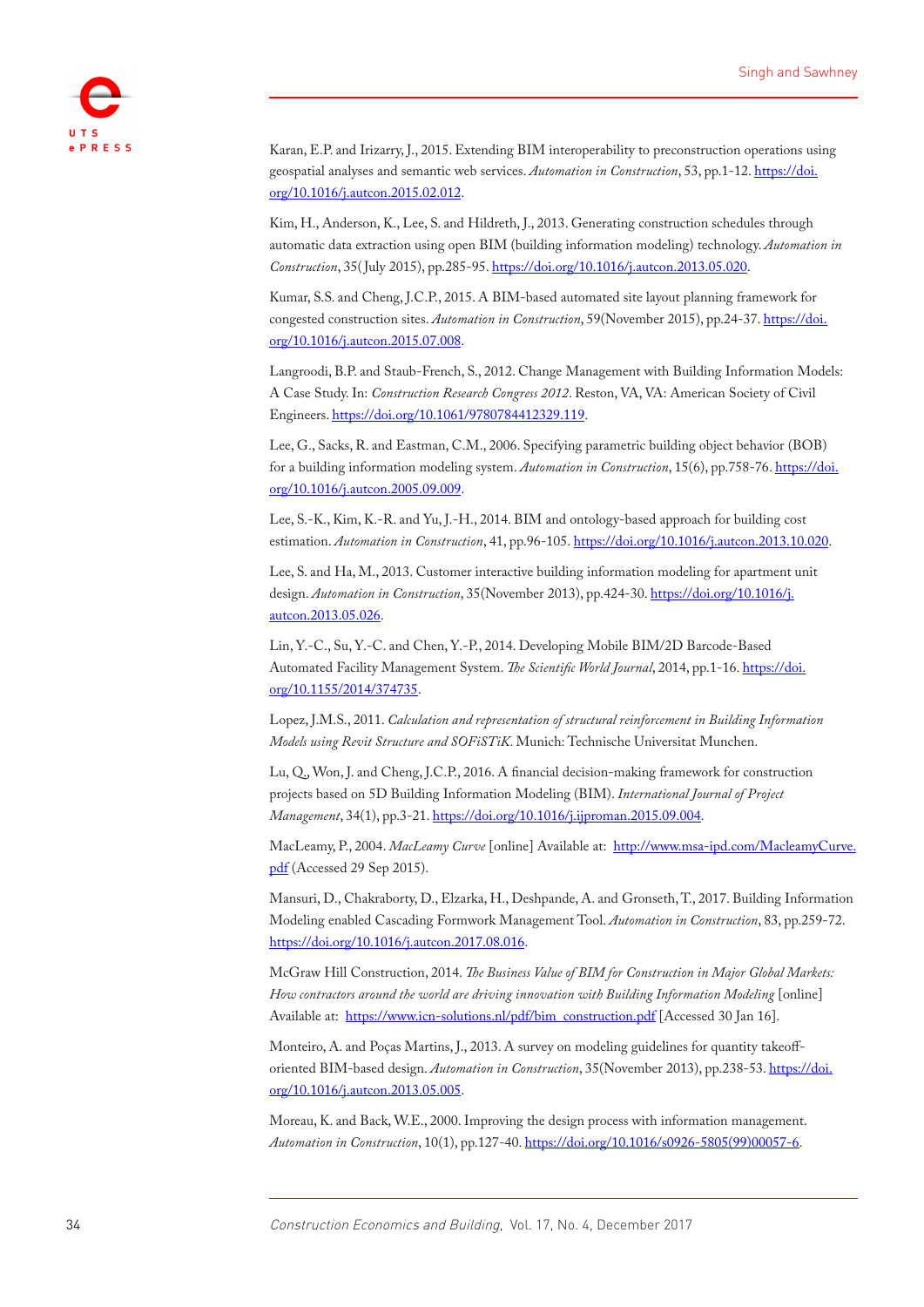

<span id="page-15-11"></span>Motamedi, A. and Hammad, A., 2009. Lifecycle management of facilities components using radio frequency identification and building information model. *Journal of Information Technology in Construction (ITCON)*, 14, pp.238-62.

<span id="page-15-12"></span>National Institute of Building Sciences, 2012*. National BIM Standard - United States TM Version 2*. United States: NIBS Building SMART Alliance.

<span id="page-15-10"></span>Oosterhuis, K., 2012. Simply complex, toward a new kind of building. *Frontiers of Architectural Research*, 1(4), pp.411-20. [https://doi.org/10.1016/j.foar.2012.08.003.](https://doi.org/10.1016/j.foar.2012.08.003)

<span id="page-15-3"></span>Pauwels, P., Van Deursen, D., Verstraeten, R., De Roo, J., De Meyer, R., Van de Walle, R. and Van Campenhout, J., 2011. A semantic rule checking environment for building performance checking. *Automation in Construction*, [online] 20(5), pp.506-18. [https://doi.org/10.1016/j.autcon.2010.11.017.](https://doi.org/10.1016/j.autcon.2010.11.017)

<span id="page-15-0"></span>Popov, V., Juocevicius, V., Migilinskas, D., Ustinovichius, L. and Mikalauskas, S., 2010. The use of a virtual building design and construction model for developing an effective project concept in 5D environment. *Automation in Construction*, [online] 19(3), pp.357-67. [https://doi.org/10.1016/j.](https://doi.org/10.1016/j.autcon.2009.12.005) [autcon.2009.12.005](https://doi.org/10.1016/j.autcon.2009.12.005).

<span id="page-15-8"></span>Sacks, R., Eastman, C.M. and Lee, G., 2004. Parametric 3D modeling in building construction with examples from precast concrete. *Automation in Construction*, 13(3), pp.291-312. [https://doi.org/10.1016/](https://doi.org/10.1016/s0926-5805(03)00043-8) [s0926-5805\(03\)00043-8](https://doi.org/10.1016/s0926-5805(03)00043-8).

<span id="page-15-2"></span>Sanguinetti, P., Abdelmohsen, S., Lee, J., Lee, J., Sheward, H. and Eastman, C., 2012. General system architecture for BIM: An integrated approach for design and analysis. *Advanced Engineering Informatics*, 26(2), pp.317-33. [https://doi.org/10.1016/j.aei.2011.12.001.](https://doi.org/10.1016/j.aei.2011.12.001)

<span id="page-15-5"></span>Santos, R., Costa, A.A. and Grilo, A., 2017. Bibliometric analysis and review of Building Information Modelling literature published between 2005 and 2015. *Automation in Construction*, 80, pp.118-36. <https://doi.org/10.1016/j.autcon.2017.03.005>.

<span id="page-15-4"></span>Sawhney, A., 2014. *International BIM implementation guide*. [online] *RICS Professional Guidance Note*. Available at: [http://www.rics.org/us/knowledge/professional-guidance/guidance-notes/international](http://www.rics.org/us/knowledge/professional-guidance/guidance-notes/international-bim-implementation-guide-1st-edition/)[bim-implementation-guide-1st-edition/.](http://www.rics.org/us/knowledge/professional-guidance/guidance-notes/international-bim-implementation-guide-1st-edition/)

<span id="page-15-1"></span>Sawhney, A. and Maheswari, J.U., 2013. Design Coordination Using Cloud-based Smart Building Element Models. *International Journal of Computer Information Systems and Industrial Management Applications*, 5, pp.445-53.

Schade, J., Olofsson, T. and Schreyer, M., 2011. Decision-making in a model-based design process. *Construction Management and Economics*, 29(4), pp.371-82. [https://doi.org/10.1080/01446193.2011.552](https://doi.org/10.1080/01446193.2011.552510) [510](https://doi.org/10.1080/01446193.2011.552510).

<span id="page-15-6"></span>Shin, H.M., Lee, H.M., Oh, S.J. and Chen, J.H., 2011. Analysis and Design of Reinforced Concrete Bridge Column Based on BIM. *Procedia Engineering*, 14, pp.2160-63. [https://doi.org/10.1016/j.](https://doi.org/10.1016/j.proeng.2011.07.271) [proeng.2011.07.271.](https://doi.org/10.1016/j.proeng.2011.07.271)

<span id="page-15-7"></span>Singh, M.M., Sawhney, A. and Borrmann, A., 2015. Modular Coordination and BIM: Development of Rule Based Smart Building Components. *Procedia Engineering*, 123, pp.519-27. [https://doi.](https://doi.org/10.1016/j.proeng.2015.10.104) [org/10.1016/j.proeng.2015.10.104.](https://doi.org/10.1016/j.proeng.2015.10.104)

<span id="page-15-9"></span>Singh, V., Gu, N. and Wang, X., 2011. A theoretical framework of a BIM-based multi-disciplinary collaboration platform. *Automation in Construction*, 20(2), pp.134-44. [https://doi.org/10.1016/j.](https://doi.org/10.1016/j.autcon.2010.09.011) [autcon.2010.09.011](https://doi.org/10.1016/j.autcon.2010.09.011).